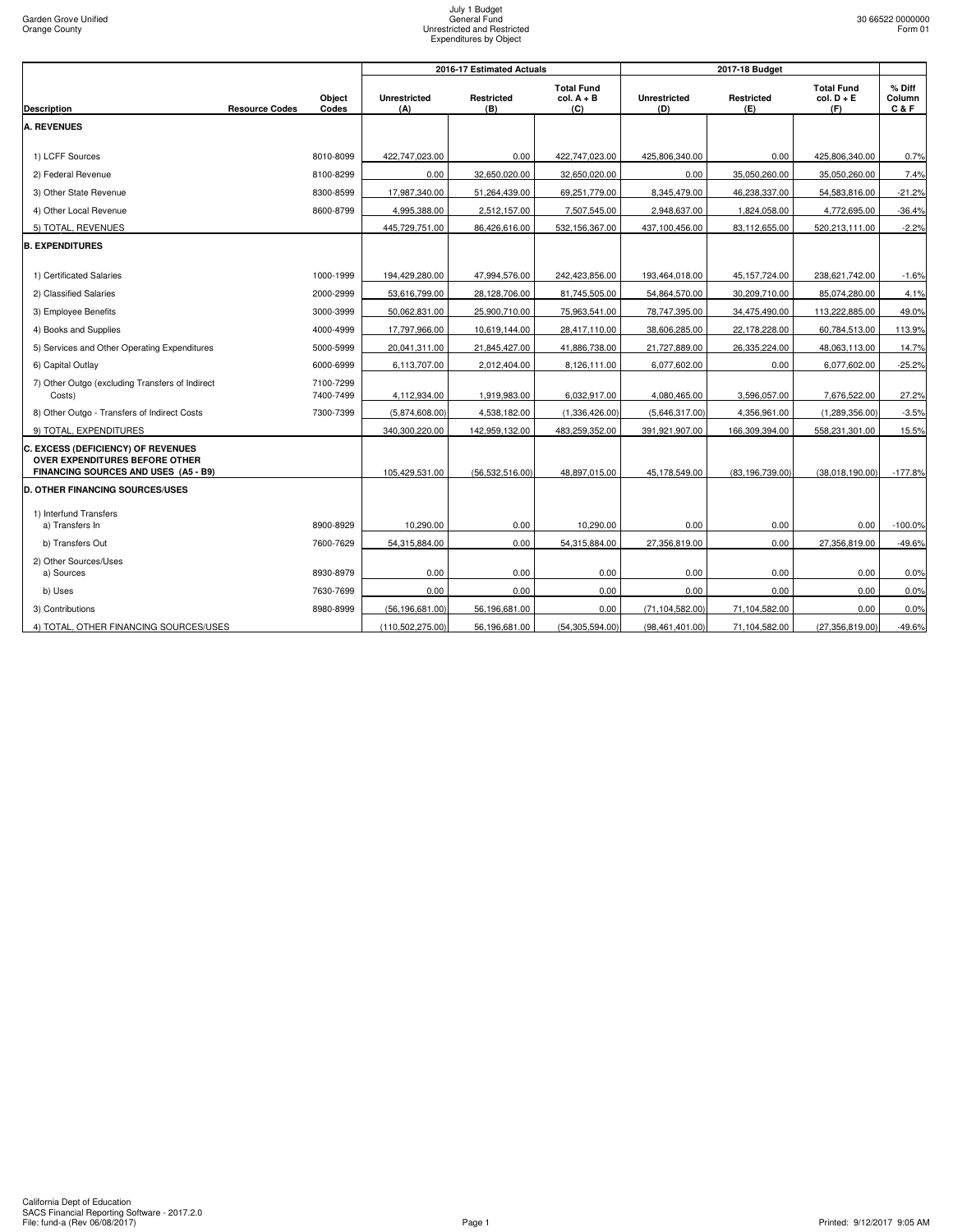|                                                                                         |                       |                      |                                             | 2016-17 Estimated Actuals |                                             |                            | 2017-18 Budget           |                                          |                           |  |
|-----------------------------------------------------------------------------------------|-----------------------|----------------------|---------------------------------------------|---------------------------|---------------------------------------------|----------------------------|--------------------------|------------------------------------------|---------------------------|--|
| <b>Description</b>                                                                      | <b>Resource Codes</b> | Object<br>Codes      | <b>Unrestricted</b><br>(A)                  | Restricted<br>(B)         | <b>Total Fund</b><br>$col. A + B$<br>(C)    | <b>Unrestricted</b><br>(D) | <b>Restricted</b><br>(E) | <b>Total Fund</b><br>$col. D + E$<br>(F) | % Diff<br>Column<br>C & F |  |
| E. NET INCREASE (DECREASE) IN FUND<br>BALANCE (C + D4)                                  |                       |                      | (5,072,744.00)                              | (335, 835.00)             | (5,408,579.00)                              | (53, 282, 852.00)          | (12,092,157.00)          | (65, 375, 009.00)                        | 1108.7%                   |  |
| F. FUND BALANCE, RESERVES                                                               |                       |                      |                                             |                           |                                             |                            |                          |                                          |                           |  |
| 1) Beginning Fund Balance<br>a) As of July 1 - Unaudited                                |                       | 9791                 | 85,474,293.00                               | 12,427,992.00             | 97,902,285.00                               | 80,401,549.00              | 12,092,157.00            | 92,493,706.00                            | $-5.5%$                   |  |
| b) Audit Adjustments                                                                    |                       | 9793                 | 0.00                                        | 0.00                      | 0.00                                        | 0.00                       | 0.00                     | 0.00                                     | 0.0%                      |  |
| c) As of July 1 - Audited ( $F1a + F1b$ )                                               |                       |                      | 85,474,293.00                               | 12,427,992.00             | 97,902,285.00                               | 80,401,549.00              | 12,092,157.00            | 92,493,706.00                            | $-5.5%$                   |  |
| d) Other Restatements                                                                   |                       | 9795                 | 0.00                                        | 0.00                      | 0.00                                        | 0.00                       | 0.00                     | 0.00                                     | 0.0%                      |  |
| e) Adjusted Beginning Balance (F1c + F1d)                                               |                       |                      | 85,474,293.00                               | 12,427,992.00             | 97,902,285.00                               | 80,401,549.00              | 12,092,157.00            | 92,493,706.00                            | $-5.5%$                   |  |
| 2) Ending Balance, June 30 $(E + F1e)$                                                  |                       |                      | 80,401,549.00                               | 12,092,157.00             | 92,493,706.00                               | 27,118,697.00              | 0.00                     | 27,118,697.00                            | $-70.7%$                  |  |
| Components of Ending Fund Balance<br>a) Nonspendable                                    |                       |                      |                                             |                           |                                             |                            |                          |                                          |                           |  |
| Revolving Cash                                                                          |                       | 9711                 | 200,000.00                                  | 0.00                      | 200,000.00                                  | 200,000.00                 | 0.00                     | 200,000.00                               | 0.0%                      |  |
| <b>Stores</b>                                                                           |                       | 9712                 | 658,318.00                                  | 0.00                      | 658,318.00                                  | 658,318.00                 | 0.00                     | 658,318.00                               | 0.0%                      |  |
| Prepaid Expenditures                                                                    |                       | 9713                 | 0.00                                        | 0.00                      | 0.00                                        | 0.00                       | 0.00                     | 0.00                                     | 0.0%                      |  |
| All Others                                                                              |                       | 9719                 | 0.00                                        | 0.00                      | 0.00                                        | 0.00                       | 0.00                     | 0.00                                     | 0.0%                      |  |
| b) Restricted                                                                           |                       | 9740                 | 0.00                                        | 12,092,157.00             | 12,092,157.00                               | 0.00                       | 0.00                     | 0.00                                     | $-100.0%$                 |  |
| c) Committed<br><b>Stabilization Arrangements</b>                                       |                       | 9750                 | 32,300,000.00                               | 0.00                      | 32,300,000.00                               | 14,460,379.00              | 0.00                     | 14,460,379.00                            | $-55.2%$                  |  |
| <b>Other Commitments</b>                                                                |                       | 9760                 | 0.00                                        | 0.00                      | 0.00                                        | 0.00                       | 0.00                     | 0.00                                     | 0.0%                      |  |
| d) Assigned                                                                             |                       |                      |                                             |                           |                                             |                            |                          |                                          |                           |  |
| <b>Other Assignments</b><br>Site LCFF Discretionary Funds<br><b>Facilities Projects</b> | 0000<br>0000          | 9780<br>9780<br>9780 | 20,463,606.00<br>3,067,048.00<br>439,448.00 | 0.00                      | 20,463,606.00<br>3,067,048.00<br>439.448.00 | 0.00                       | 0.00                     | 0.00                                     | $-100.0%$                 |  |
| Textbooks                                                                               | 0000                  | 9780                 | 15,711,964.00                               |                           | 15,711,964.00                               |                            |                          |                                          |                           |  |
| <b>CTE ROP - Special Projects</b>                                                       | 0000                  | 9780                 | 085,146.00                                  |                           | 1,085,146.00                                |                            |                          |                                          |                           |  |
| Classified School Employee Grant<br>e) Unassigned/unappropriated                        | 0000                  | 9780                 | 160,000.00                                  |                           | 160.000.00                                  |                            |                          |                                          |                           |  |
|                                                                                         |                       |                      |                                             |                           |                                             |                            |                          |                                          |                           |  |
| Reserve for Economic Uncertainties                                                      |                       | 9789                 | 10,800,000.00                               | 0.00                      | 10,800,000.00                               | 11,800,000.00              | 0.00                     | 11,800,000.00                            | 9.3%                      |  |
| Unassigned/Unappropriated Amount                                                        |                       | 9790                 | 15,979,625.00                               | 0.00                      | 15,979,625.00                               | 0.00                       | 0.00                     | 0.00                                     | $-100.0%$                 |  |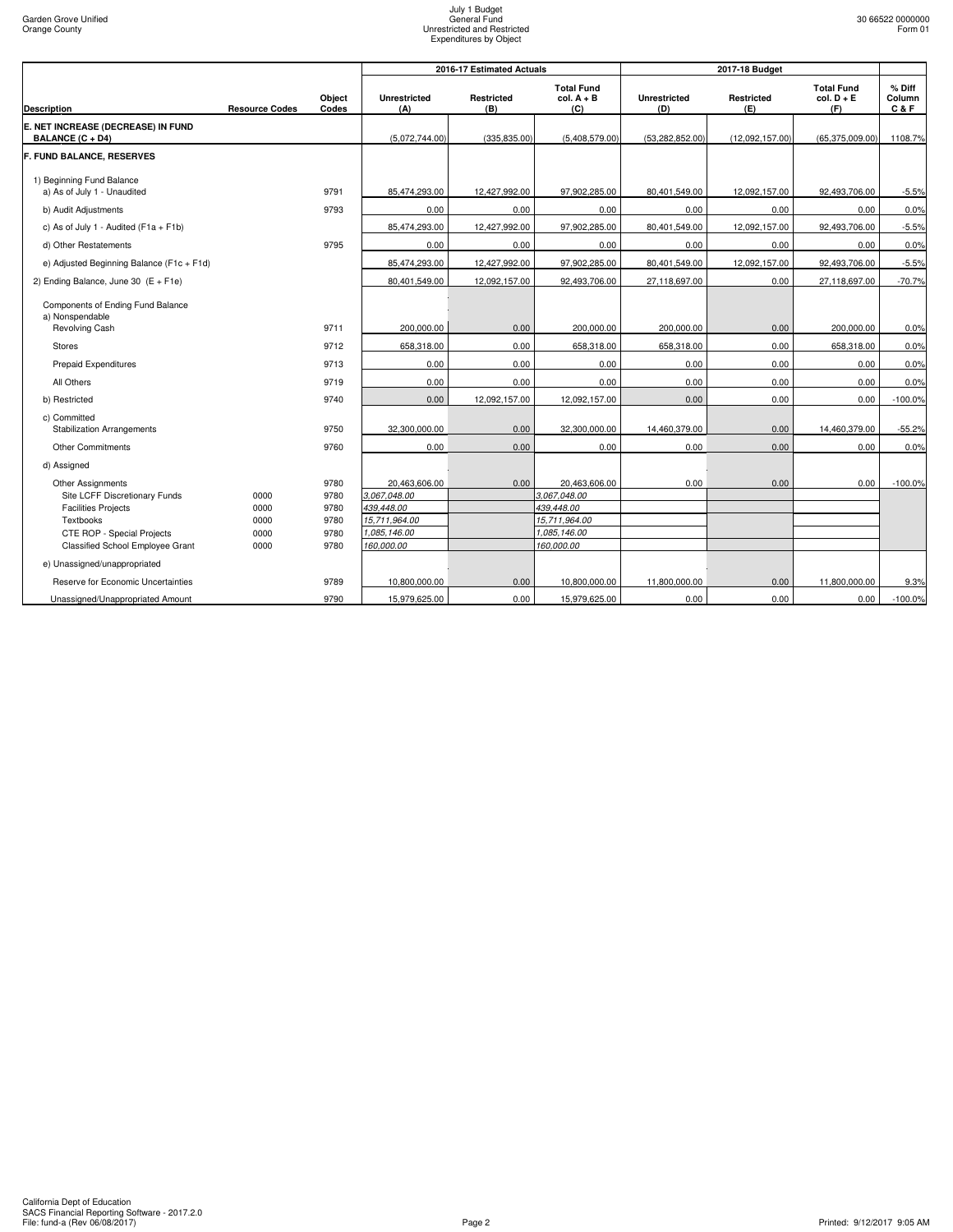|                                                         |                       |                 |                            | 2016-17 Estimated Actuals |                                          |                            | 2017-18 Budget    |                                          |                         |
|---------------------------------------------------------|-----------------------|-----------------|----------------------------|---------------------------|------------------------------------------|----------------------------|-------------------|------------------------------------------|-------------------------|
| Description                                             | <b>Resource Codes</b> | Object<br>Codes | <b>Unrestricted</b><br>(A) | Restricted<br>(B)         | <b>Total Fund</b><br>$col. A + B$<br>(C) | <b>Unrestricted</b><br>(D) | Restricted<br>(E) | <b>Total Fund</b><br>$col. D + E$<br>(F) | % Diff<br>Column<br>C&F |
| <b>G. ASSETS</b>                                        |                       |                 |                            |                           |                                          |                            |                   |                                          |                         |
| 1) Cash                                                 |                       |                 |                            |                           |                                          |                            |                   |                                          |                         |
| a) in County Treasury                                   |                       | 9110            | 0.00                       | 0.00                      | 0.00                                     |                            |                   |                                          |                         |
| 1) Fair Value Adjustment to Cash in County Treasury     |                       | 9111            | 0.00                       | 0.00                      | 0.00                                     |                            |                   |                                          |                         |
| b) in Banks                                             |                       | 9120            | 0.00                       | 0.00                      | 0.00                                     |                            |                   |                                          |                         |
| c) in Revolving Fund                                    |                       | 9130            | 0.00                       | 0.00                      | 0.00                                     |                            |                   |                                          |                         |
| d) with Fiscal Agent                                    |                       | 9135            | 0.00                       | 0.00                      | 0.00                                     |                            |                   |                                          |                         |
| e) collections awaiting deposit                         |                       | 9140            | 0.00                       | 0.00                      | 0.00                                     |                            |                   |                                          |                         |
| 2) Investments                                          |                       | 9150            | 0.00                       | 0.00                      | 0.00                                     |                            |                   |                                          |                         |
| 3) Accounts Receivable                                  |                       | 9200            | 0.00                       | 0.00                      | 0.00                                     |                            |                   |                                          |                         |
| 4) Due from Grantor Government                          |                       | 9290            | 0.00                       | 0.00                      | 0.00                                     |                            |                   |                                          |                         |
| 5) Due from Other Funds                                 |                       | 9310            | 0.00                       | 0.00                      | 0.00                                     |                            |                   |                                          |                         |
| 6) Stores                                               |                       | 9320            | 0.00                       | 0.00                      | 0.00                                     |                            |                   |                                          |                         |
| 7) Prepaid Expenditures                                 |                       | 9330            | 0.00                       | 0.00                      | 0.00                                     |                            |                   |                                          |                         |
| 8) Other Current Assets                                 |                       | 9340            | 0.00                       | 0.00                      | 0.00                                     |                            |                   |                                          |                         |
| 9) TOTAL, ASSETS                                        |                       |                 | 0.00                       | 0.00                      | 0.00                                     |                            |                   |                                          |                         |
| <b>H. DEFERRED OUTFLOWS OF RESOURCES</b>                |                       |                 |                            |                           |                                          |                            |                   |                                          |                         |
| 1) Deferred Outflows of Resources                       |                       | 9490            | 0.00                       | 0.00                      | 0.00                                     |                            |                   |                                          |                         |
| 2) TOTAL, DEFERRED OUTFLOWS                             |                       |                 | 0.00                       | 0.00                      | 0.00                                     |                            |                   |                                          |                         |
| <b>LIABILITIES</b>                                      |                       |                 |                            |                           |                                          |                            |                   |                                          |                         |
| 1) Accounts Payable                                     |                       | 9500            | 0.00                       | 0.00                      | 0.00                                     |                            |                   |                                          |                         |
| 2) Due to Grantor Governments                           |                       | 9590            | 0.00                       | 0.00                      | 0.00                                     |                            |                   |                                          |                         |
| 3) Due to Other Funds                                   |                       | 9610            | 0.00                       | 0.00                      | 0.00                                     |                            |                   |                                          |                         |
| 4) Current Loans                                        |                       | 9640            | 0.00                       | 0.00                      | 0.00                                     |                            |                   |                                          |                         |
| 5) Unearned Revenue                                     |                       | 9650            | 0.00                       | 0.00                      | 0.00                                     |                            |                   |                                          |                         |
| 6) TOTAL, LIABILITIES                                   |                       |                 | 0.00                       | 0.00                      | 0.00                                     |                            |                   |                                          |                         |
| <b>J. DEFERRED INFLOWS OF RESOURCES</b>                 |                       |                 |                            |                           |                                          |                            |                   |                                          |                         |
| 1) Deferred Inflows of Resources                        |                       | 9690            | 0.00                       | 0.00                      | 0.00                                     |                            |                   |                                          |                         |
| 2) TOTAL, DEFERRED INFLOWS                              |                       |                 | 0.00                       | 0.00                      | 0.00                                     |                            |                   |                                          |                         |
| K. FUND EQUITY                                          |                       |                 |                            |                           |                                          |                            |                   |                                          |                         |
| Ending Fund Balance, June 30<br>$(G9 + H2) - (16 + J2)$ |                       |                 | 0.00                       | 0.00                      | 0.00                                     |                            |                   |                                          |                         |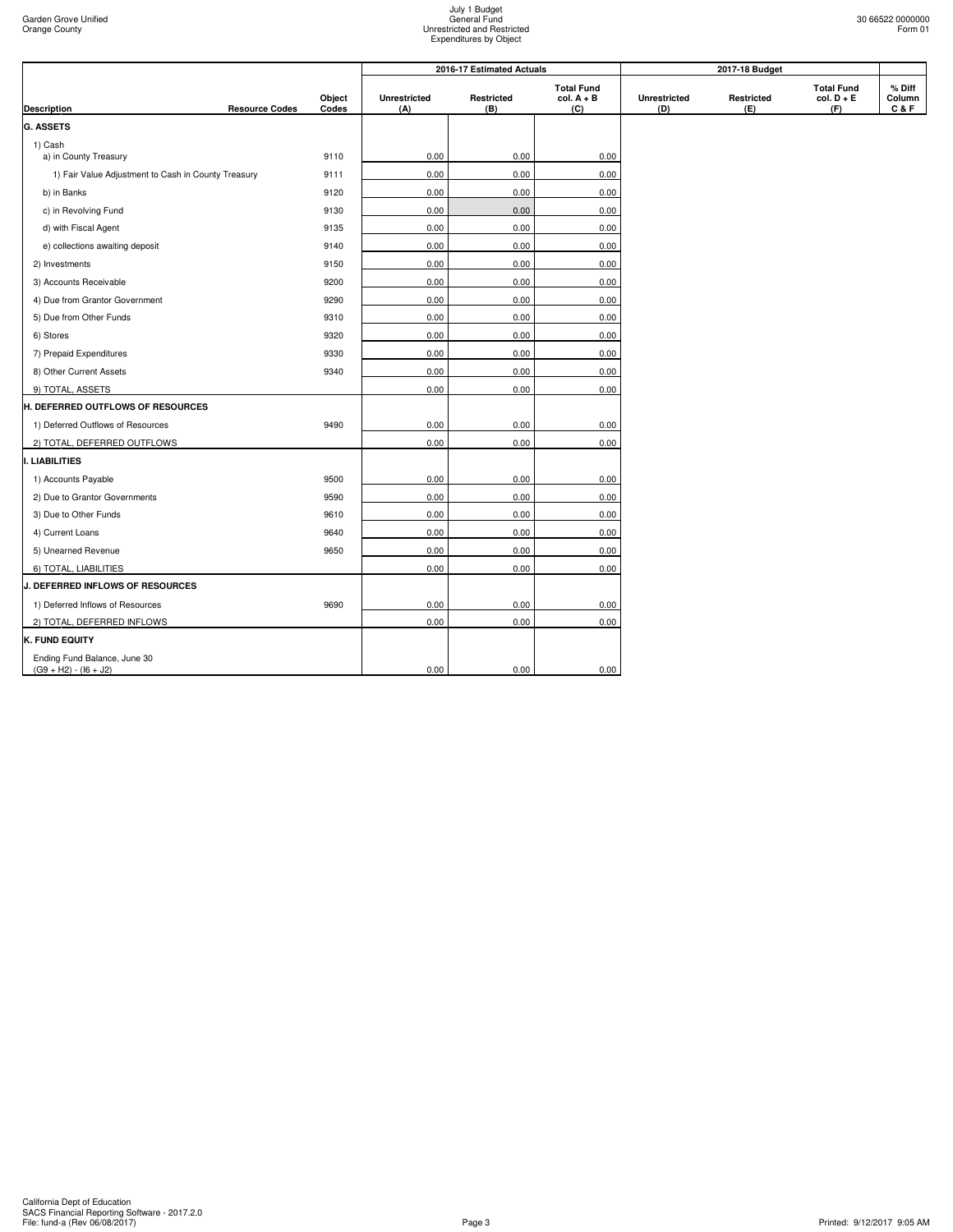|                                                        |                       |                 | 2016-17 Estimated Actuals  |                   |                                          | 2017-18 Budget      |                          |                                          |                           |
|--------------------------------------------------------|-----------------------|-----------------|----------------------------|-------------------|------------------------------------------|---------------------|--------------------------|------------------------------------------|---------------------------|
| Description                                            | <b>Resource Codes</b> | Object<br>Codes | <b>Unrestricted</b><br>(A) | Restricted<br>(B) | <b>Total Fund</b><br>$col. A + B$<br>(C) | Unrestricted<br>(D) | <b>Restricted</b><br>(E) | <b>Total Fund</b><br>$col. D + E$<br>(F) | % Diff<br>Column<br>C & F |
| <b>LCFF SOURCES</b>                                    |                       |                 |                            |                   |                                          |                     |                          |                                          |                           |
| <b>Principal Apportionment</b>                         |                       |                 |                            |                   |                                          |                     |                          |                                          |                           |
| State Aid - Current Year                               |                       | 8011            | 274,225,608.00             | 0.00              | 274,225,608.00                           | 277,687,917.00      | 0.00                     | 277,687,917.00                           | 1.3%                      |
| Education Protection Account State Aid - Current Year  |                       | 8012            | 53,925,789.00              | 0.00              | 53,925,789.00                            | 61,649,983.00       | 0.00                     | 61,649,983.00                            | 14.3%                     |
| State Aid - Prior Years                                |                       | 8019            | (325, 334.00)              | 0.00              | (325, 334.00)                            | 0.00                | 0.00                     | 0.00                                     | $-100.0%$                 |
| <b>Tax Relief Subventions</b>                          |                       |                 |                            |                   |                                          |                     |                          |                                          |                           |
| Homeowners' Exemptions                                 |                       | 8021            | 517,342.00                 | 0.00              | 517,342.00                               | 517,342.00          | 0.00                     | 517,342.00                               | 0.0%                      |
| Timber Yield Tax                                       |                       | 8022            | 11.00                      | 0.00              | 11.00                                    | 11.00               | 0.00                     | 11.00                                    | 0.0%                      |
| Other Subventions/In-Lieu Taxes                        |                       | 8029            | 0.00                       | 0.00              | 0.00                                     | 0.00                | 0.00                     | 0.00                                     | 0.0%                      |
| County & District Taxes<br>Secured Roll Taxes          |                       | 8041            | 73,789,168.00              | 0.00              | 73,789,168.00                            | 73,789,168.00       | 0.00                     | 73,789,168.00                            | 0.0%                      |
| <b>Unsecured Roll Taxes</b>                            |                       | 8042            | 2,363,359.00               | 0.00              | 2,363,359.00                             | 2,363,359.00        | 0.00                     | 2,363,359.00                             | 0.0%                      |
| Prior Years' Taxes                                     |                       | 8043            | 1,081,314.00               | 0.00              | 1,081,314.00                             | 1,081,314.00        | 0.00                     | 1,081,314.00                             | 0.0%                      |
| Supplemental Taxes                                     |                       | 8044            | 4,284,366.00               | 0.00              | 4,284,366.00                             | 4,284,366.00        | 0.00                     | 4,284,366.00                             | 0.0%                      |
| <b>Education Revenue Augmentation</b><br>Fund (ERAF)   |                       | 8045            | 8,432,880.00               | 0.00              | 8,432,880.00                             | 8,432,880.00        | 0.00                     | 8,432,880.00                             | 0.0%                      |
| Community Redevelopment Funds                          |                       |                 |                            |                   |                                          |                     |                          |                                          |                           |
| (SB 617/699/1992)                                      |                       | 8047            | 8,580,817.00               | 0.00              | 8,580,817.00                             | 0.00                | 0.00                     | 0.00                                     | $-100.0%$                 |
| Penalties and Interest from<br><b>Delinquent Taxes</b> |                       | 8048            | 0.00                       | 0.00              | 0.00                                     | 0.00                | 0.00                     | 0.00                                     | 0.0%                      |
| Miscellaneous Funds (EC 41604)                         |                       |                 |                            |                   | 0.00                                     |                     |                          |                                          |                           |
| Royalties and Bonuses<br>Other In-Lieu Taxes           |                       | 8081<br>8082    | 0.00<br>0.00               | 0.00<br>0.00      | 0.00                                     | 0.00<br>0.00        | 0.00<br>0.00             | 0.00<br>0.00                             | 0.0%<br>0.0%              |
| Less: Non-LCFF                                         |                       |                 |                            |                   |                                          |                     |                          |                                          |                           |
| (50%) Adjustment                                       |                       | 8089            | 0.00                       | 0.00              | 0.00                                     | 0.00                | 0.00                     | 0.00                                     | 0.0%                      |
| Subtotal, LCFF Sources                                 |                       |                 | 426,875,320.00             | 0.00              | 426,875,320.00                           | 429,806,340.00      | 0.00                     | 429,806,340.00                           | 0.7%                      |
| <b>LCFF Transfers</b>                                  |                       |                 |                            |                   |                                          |                     |                          |                                          |                           |
| Unrestricted LCFF Transfers -                          |                       |                 |                            |                   |                                          |                     |                          |                                          |                           |
| <b>Current Year</b>                                    | 0000                  | 8091            | (4, 128, 297.00)           |                   | (4, 128, 297.00)                         | (4,000,000.00)      |                          | (4,000,000.00)                           | $-3.1%$                   |
| All Other LCFF Transfers -<br><b>Current Year</b>      | All Other             | 8091            | 0.00                       | 0.00              | 0.00                                     | 0.00                | 0.00                     | 0.00                                     | 0.0%                      |
| Transfers to Charter Schools in Lieu of Property Taxes |                       | 8096            | 0.00                       | 0.00              | 0.00                                     | 0.00                | 0.00                     | 0.00                                     | 0.0%                      |
| <b>Property Taxes Transfers</b>                        |                       | 8097            | 0.00                       | 0.00              | 0.00                                     | 0.00                | 0.00                     | 0.00                                     | 0.0%                      |
| LCFF/Revenue Limit Transfers - Prior Years             |                       | 8099            | 0.00                       | 0.00              | 0.00                                     | 0.00                | 0.00                     | 0.00                                     | 0.0%                      |
| TOTAL, LCFF SOURCES                                    |                       |                 | 422,747,023.00             | 0.00              | 422,747,023.00                           | 425,806,340.00      | 0.00                     | 425,806,340.00                           | 0.7%                      |
| <b>FEDERAL REVENUE</b>                                 |                       |                 |                            |                   |                                          |                     |                          |                                          |                           |
|                                                        |                       |                 |                            |                   |                                          |                     |                          |                                          |                           |
| Maintenance and Operations                             |                       | 8110            | 0.00                       | 0.00              | 0.00                                     | 0.00                | 0.00                     | 0.00                                     | 0.0%                      |
| Special Education Entitlement                          |                       | 8181            | 0.00                       | 7,691,268.00      | 7,691,268.00                             | 0.00                | 7,691,268.00             | 7,691,268.00                             | 0.0%                      |
| Special Education Discretionary Grants                 |                       | 8182            | 0.00                       | 1,305,335.00      | 1,305,335.00                             | 0.00                | 1,303,612.00             | 1,303,612.00                             | $-0.1%$                   |
| <b>Child Nutrition Programs</b>                        |                       | 8220            | 0.00                       | 0.00              | 0.00                                     | 0.00                | 0.00                     | 0.00                                     | 0.0%                      |
| Donated Food Commodities                               |                       | 8221            | 0.00                       | 0.00              | 0.00                                     | 0.00                | 0.00                     | 0.00                                     | 0.0%                      |
| Forest Reserve Funds                                   |                       | 8260            | 0.00                       | 0.00              | 0.00                                     | 0.00                | 0.00                     | 0.00                                     | 0.0%                      |
| Flood Control Funds                                    |                       | 8270            | 0.00                       | 0.00              | 0.00                                     | 0.00                | 0.00                     | 0.00                                     | 0.0%                      |
| Wildlife Reserve Funds                                 |                       | 8280            | 0.00                       | 0.00              | 0.00                                     | 0.00                | 0.00                     | 0.00                                     | 0.0%                      |
| <b>FEMA</b>                                            |                       | 8281            | 0.00                       | 0.00              | 0.00                                     | 0.00                | 0.00                     | 0.00                                     | 0.0%                      |
| Interagency Contracts Between LEAs                     |                       | 8285            | 0.00                       | 0.00              | 0.00                                     | 0.00                | 0.00                     | 0.00                                     | 0.0%                      |
| Pass-Through Revenues from<br><b>Federal Sources</b>   |                       | 8287            | 0.00                       | 0.00              | 0.00                                     | 0.00                | 0.00                     | 0.00                                     | 0.0%                      |
| Title I, Part A, Basic                                 | 3010                  | 8290            |                            | 15,831,071.00     | 15,831,071.00                            |                     | 17,719,855.00            | 17,719,855.00                            | 11.9%                     |
| Title I, Part D, Local Delinquent                      |                       |                 |                            |                   |                                          |                     |                          |                                          |                           |
| Programs                                               | 3025                  | 8290            |                            | 0.00              | 0.00                                     |                     | 0.00                     | 0.00                                     | 0.0%                      |
| Title II, Part A, Educator Quality                     | 4035                  | 8290            |                            | 2,657,020.00      | 2,657,020.00                             |                     | 2,932,129.00             | 2,932,129.00                             | 10.4%                     |
| Title III, Part A, Immigrant Education<br>Program      | 4201                  | 8290            |                            | 88,847.00         | 88,847.00                                |                     | 285,017.00               | 285,017.00                               | 220.8%                    |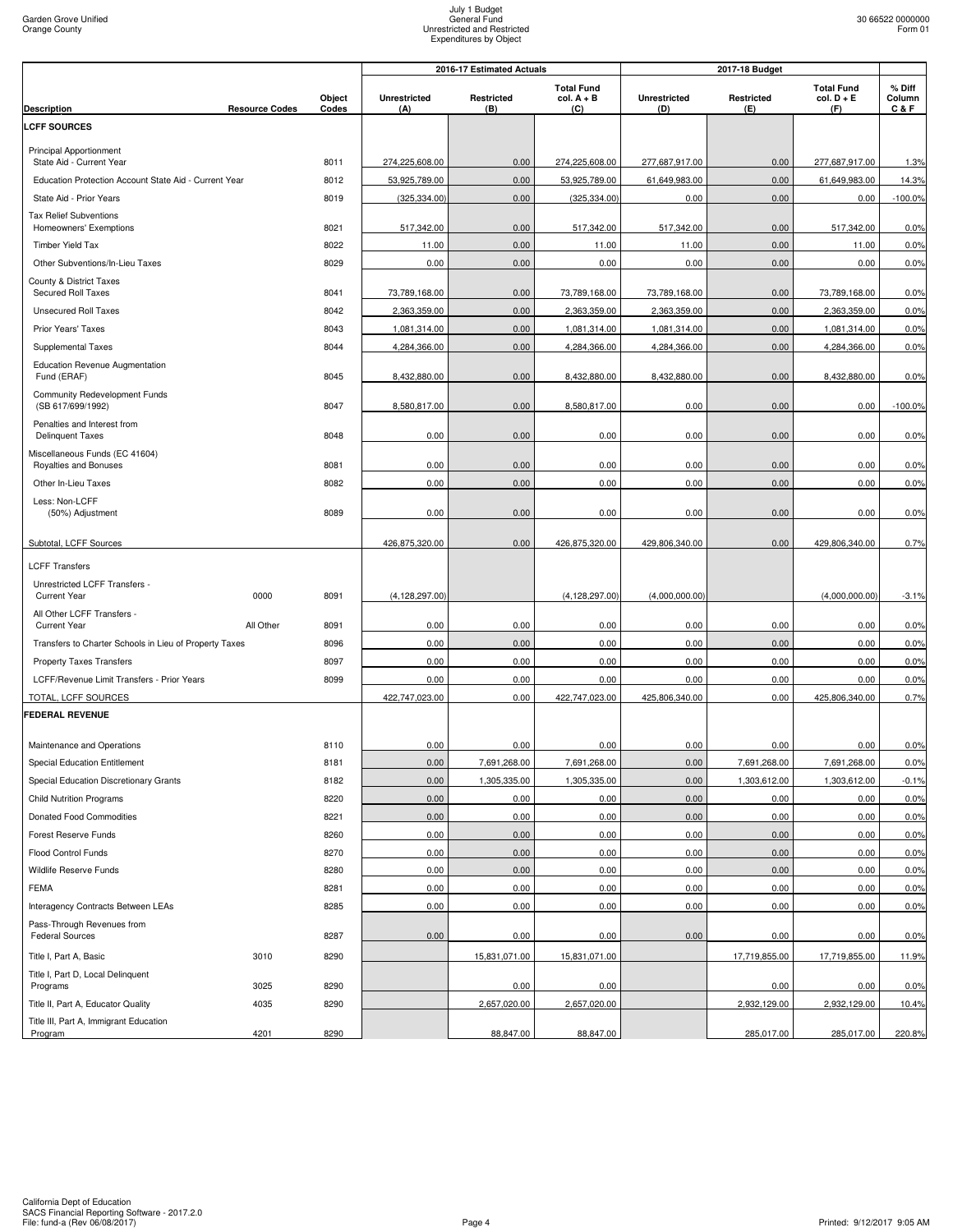|                                                                         |                          |                 |                            | 2016-17 Estimated Actuals |                                          |                     | 2017-18 Budget    |                                          |                         |
|-------------------------------------------------------------------------|--------------------------|-----------------|----------------------------|---------------------------|------------------------------------------|---------------------|-------------------|------------------------------------------|-------------------------|
| <b>Description</b>                                                      | <b>Resource Codes</b>    | Object<br>Codes | <b>Unrestricted</b><br>(A) | Restricted<br>(B)         | <b>Total Fund</b><br>$col. A + B$<br>(C) | Unrestricted<br>(D) | Restricted<br>(E) | <b>Total Fund</b><br>$col. D + E$<br>(F) | % Diff<br>Column<br>C&F |
| Title III, Part A, English Learner                                      |                          |                 |                            |                           |                                          |                     |                   |                                          |                         |
| Program                                                                 | 4203                     | 8290            |                            | 1,638,787.00              | 1,638,787.00                             |                     | 2,077,286.00      | 2,077,286.00                             | 26.8%                   |
| Title V, Part B, Public Charter<br>Schools Grant Program (PCSGP) (NCLB) | 4610                     | 8290            |                            | 0.00                      | 0.00                                     |                     | 0.00              | 0.00                                     | 0.0%                    |
|                                                                         | 3012-3020, 3030-         |                 |                            |                           |                                          |                     |                   |                                          |                         |
| Other NCLB / Every Student Succeeds Act                                 | 3199, 4036-4126,<br>5510 | 8290            |                            | 1,624,250.00              | 1,624,250.00                             |                     | 1,624,250.00      | 1,624,250.00                             | 0.0%                    |
| Career and Technical                                                    |                          |                 |                            |                           |                                          |                     |                   |                                          |                         |
| Education                                                               | 3500-3599                | 8290            |                            | 419,619.00                | 419,619.00                               |                     | 357,780.00        | 357,780.00                               | $-14.7%$                |
| All Other Federal Revenue                                               | All Other                | 8290            | 0.00                       | 1,393,823.00              | 1,393,823.00                             | 0.00                | 1,059,063.00      | 1,059,063.00                             | $-24.0%$                |
| TOTAL, FEDERAL REVENUE                                                  |                          |                 | 0.00                       | 32,650,020.00             | 32,650,020.00                            | 0.00                | 35,050,260.00     | 35,050,260.00                            | 7.4%                    |
| <b>OTHER STATE REVENUE</b>                                              |                          |                 |                            |                           |                                          |                     |                   |                                          |                         |
| Other State Apportionments                                              |                          |                 |                            |                           |                                          |                     |                   |                                          |                         |
| <b>ROC/P Entitlement</b><br>Prior Years                                 | 6360                     | 8319            |                            | 0.00                      | 0.00                                     |                     | 0.00              | 0.00                                     | 0.0%                    |
| Special Education Master Plan                                           |                          |                 |                            |                           |                                          |                     |                   |                                          |                         |
| <b>Current Year</b>                                                     | 6500                     | 8311            |                            | 23,211,215.00             | 23,211,215.00                            |                     | 23,211,215.00     | 23,211,215.00                            | 0.0%                    |
| Prior Years                                                             | 6500                     | 8319            |                            | 0.00                      | 0.00                                     |                     | 0.00              | 0.00                                     | 0.0%                    |
| All Other State Apportionments - Current Year                           | All Other                | 8311            | 0.00                       | 0.00                      | 0.00                                     | 0.00                | 0.00              | 0.00                                     | 0.0%                    |
| All Other State Apportionments - Prior Years                            | All Other                | 8319            | 0.00                       | 0.00                      | 0.00                                     | 0.00                | 0.00              | 0.00                                     | 0.0%                    |
| <b>Child Nutrition Programs</b>                                         |                          | 8520            | 0.00                       | 0.00                      | 0.00                                     | 0.00                | 0.00              | 0.00                                     | 0.0%                    |
| Mandated Costs Reimbursements                                           |                          | 8550            | 11,036,713.00              | 0.00                      | 11,036,713.00                            | 1,632,564.00        | 0.00              | 1,632,564.00                             | $-85.2%$                |
| Lottery - Unrestricted and Instructional Materials                      |                          | 8560            | 6,697,441.00               | 2,206,642.00              | 8,904,083.00                             | 6,437,557.00        | 2,011,737.00      | 8,449,294.00                             | $-5.1%$                 |
| <b>Tax Relief Subventions</b><br>Restricted Levies - Other              |                          |                 |                            |                           |                                          |                     |                   |                                          |                         |
| Homeowners' Exemptions                                                  |                          | 8575            | 0.00                       | 0.00                      | 0.00                                     | 0.00                | 0.00              | 0.00                                     | 0.0%                    |
| Other Subventions/In-Lieu Taxes                                         |                          | 8576            | 0.00                       | 0.00                      | 0.00                                     | 0.00                | 0.00              | 0.00                                     | 0.0%                    |
| Pass-Through Revenues from<br><b>State Sources</b>                      |                          | 8587            | 0.00                       | 0.00                      | 0.00                                     | 0.00                | 0.00              | 0.00                                     | 0.0%                    |
| After School Education and Safety (ASES)                                | 6010                     | 8590            |                            | 5,556,000.00              | 5,556,000.00                             |                     | 5,556,000.00      | 5,556,000.00                             | 0.0%                    |
| Charter School Facility Grant                                           | 6030                     | 8590            |                            | 0.00                      | 0.00                                     |                     | 0.00              | 0.00                                     | 0.0%                    |
| Drug/Alcohol/Tobacco Funds                                              | 6650, 6690               | 8590            |                            | 0.00                      | 0.00                                     |                     | 0.00              | 0.00                                     | 0.0%                    |
| California Clean Energy Jobs Act                                        | 6230                     | 8590            |                            | 3,166,237.00              | 3,166,237.00                             |                     | 0.00              | 0.00                                     | $-100.0%$               |
| Career Technical Education Incentive<br><b>Grant Program</b>            | 6387                     | 8590            |                            | 2,201,020.00              | 2,201,020.00                             |                     | 2,019,459.00      | 2,019,459.00                             | $-8.2%$                 |
| American Indian Early Childhood Education                               | 7210                     | 8590            |                            | 0.00                      | 0.00                                     |                     | 0.00              | 0.00                                     | 0.0%                    |
| Specialized Secondary                                                   | 7370                     | 8590            |                            | 0.00                      | 0.00                                     |                     | 0.00              | 0.00                                     | 0.0%                    |
| Quality Education Investment Act                                        | 7400                     | 8590            |                            | 0.00                      | 0.00                                     |                     | 0.00              | 0.00                                     | 0.0%                    |
| Common Core State Standards                                             |                          |                 |                            |                           |                                          |                     |                   |                                          |                         |
| Implementation                                                          | 7405                     | 8590            |                            | 0.00                      | 0.00                                     |                     | 0.00              | 0.00                                     | 0.0%                    |
| All Other State Revenue                                                 | All Other                | 8590            | 253,186.00                 | 14,923,325.00             | 15,176,511.00                            | 275,358.00          | 13,439,926.00     | 13,715,284.00                            | $-9.6%$                 |
| TOTAL, OTHER STATE REVENUE                                              |                          |                 | 17,987,340.00              | 51,264,439.00             | 69,251,779.00                            | 8,345,479.00        | 46,238,337.00     | 54,583,816.00                            | $-21.2%$                |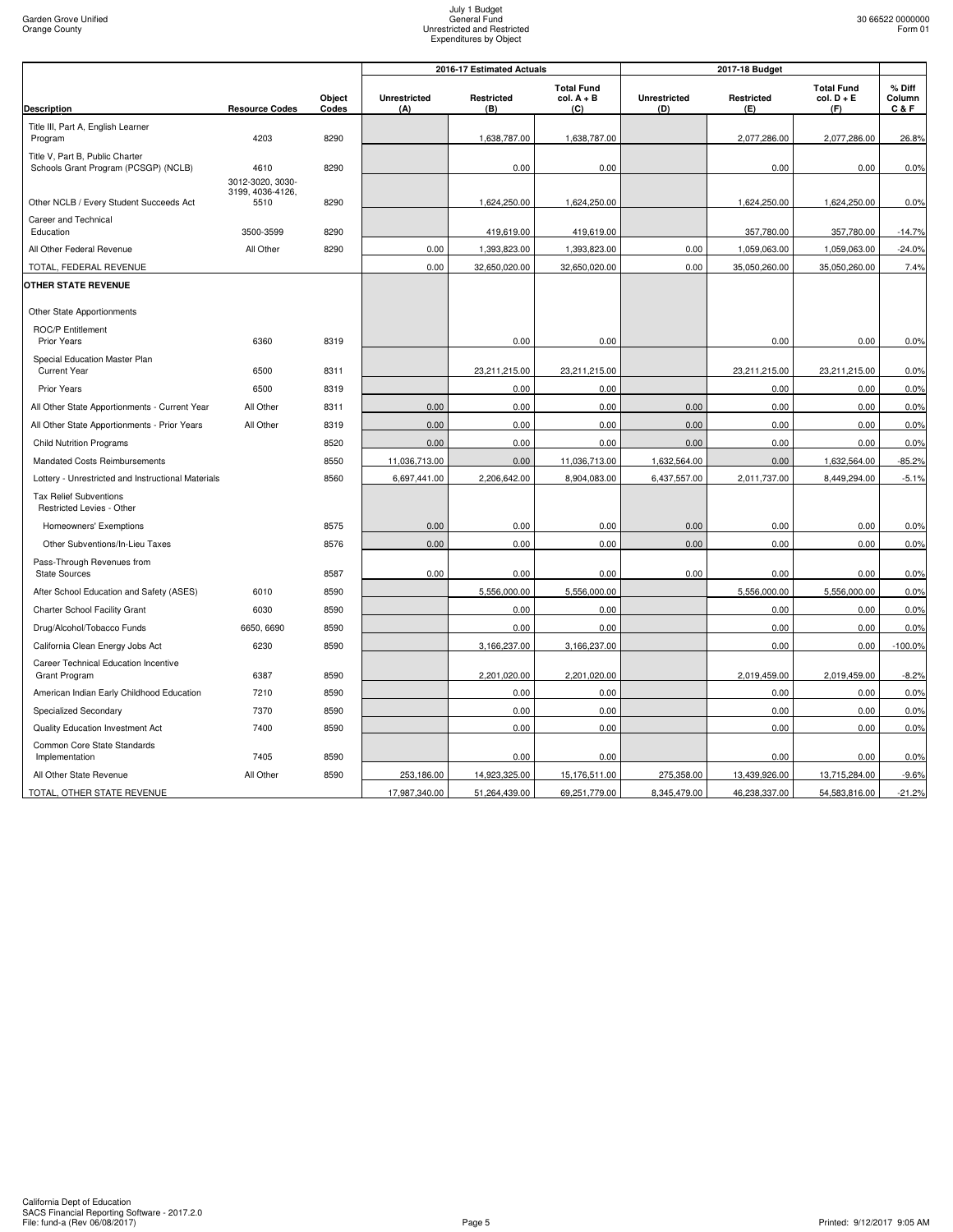|                                                                        |                       |                 |                            | 2016-17 Estimated Actuals |                                          |                     | 2017-18 Budget    |                                          |                         |  |
|------------------------------------------------------------------------|-----------------------|-----------------|----------------------------|---------------------------|------------------------------------------|---------------------|-------------------|------------------------------------------|-------------------------|--|
| <b>Description</b>                                                     | <b>Resource Codes</b> | Object<br>Codes | <b>Unrestricted</b><br>(A) | Restricted<br>(B)         | <b>Total Fund</b><br>$col. A + B$<br>(C) | Unrestricted<br>(D) | Restricted<br>(E) | <b>Total Fund</b><br>$col. D + E$<br>(F) | % Diff<br>Column<br>C&F |  |
| OTHER LOCAL REVENUE                                                    |                       |                 |                            |                           |                                          |                     |                   |                                          |                         |  |
|                                                                        |                       |                 |                            |                           |                                          |                     |                   |                                          |                         |  |
| Other Local Revenue<br>County and District Taxes                       |                       |                 |                            |                           |                                          |                     |                   |                                          |                         |  |
| <b>Other Restricted Levies</b><br>Secured Roll                         |                       | 8615            | 0.00                       | 0.00                      | 0.00                                     | 0.00                | 0.00              | 0.00                                     | 0.0%                    |  |
| <b>Unsecured Roll</b>                                                  |                       | 8616            | 0.00                       | 0.00                      | 0.00                                     | 0.00                | 0.00              | 0.00                                     | 0.0%                    |  |
| Prior Years' Taxes                                                     |                       | 8617            | 0.00                       | 0.00                      | 0.00                                     | 0.00                | 0.00              | 0.00                                     | 0.0%                    |  |
| Supplemental Taxes                                                     |                       | 8618            | 0.00                       | 0.00                      | 0.00                                     | 0.00                | 0.00              | 0.00                                     | 0.0%                    |  |
| Non-Ad Valorem Taxes<br>Parcel Taxes                                   |                       | 8621            | 0.00                       | 0.00                      | 0.00                                     | 0.00                | 0.00              | 0.00                                     | 0.0%                    |  |
| Other                                                                  |                       | 8622            | 0.00                       | 0.00                      | 0.00                                     | 0.00                | 0.00              | 0.00                                     | 0.0%                    |  |
| Community Redevelopment Funds<br>Not Subject to LCFF Deduction         |                       | 8625            | 0.00                       | 0.00                      | 0.00                                     | 0.00                | 0.00              | 0.00                                     | 0.0%                    |  |
| Penalties and Interest from<br>Delinquent Non-LCFF                     |                       |                 |                            |                           |                                          |                     |                   |                                          |                         |  |
| Taxes                                                                  |                       | 8629            | 0.00                       | 0.00                      | 0.00                                     | 0.00                | 0.00              | 0.00                                     | 0.0%                    |  |
| Sales                                                                  |                       |                 |                            |                           |                                          |                     |                   |                                          |                         |  |
| Sale of Equipment/Supplies                                             |                       | 8631            | 36,721.00                  | 0.00                      | 36,721.00                                | 30,789.00           | 0.00              | 30,789.00                                | $-16.2%$                |  |
| Sale of Publications                                                   |                       | 8632            | 0.00                       | 0.00                      | 0.00                                     | 0.00                | 0.00              | 0.00                                     | 0.0%                    |  |
| <b>Food Service Sales</b>                                              |                       | 8634            | 0.00                       | 0.00                      | 0.00                                     | 0.00                | 0.00              | 0.00                                     | 0.0%                    |  |
| All Other Sales                                                        |                       | 8639            | 0.00                       | 0.00                      | 0.00                                     | 0.00                | 0.00              | 0.00                                     | 0.0%                    |  |
| Leases and Rentals                                                     |                       | 8650            | 700,725.00                 | 0.00                      | 700,725.00                               | 722,953.00          | 0.00              | 722,953.00                               | 3.2%                    |  |
| Interest                                                               |                       | 8660            | 1,444,955.00               | 0.00                      | 1,444,955.00                             | 1,017,352.00        | 0.00              | 1,017,352.00                             | $-29.6%$                |  |
| Net Increase (Decrease) in the Fair Value<br>of Investments            |                       | 8662            | 0.00                       | 0.00                      | 0.00                                     | 0.00                | 0.00              | 0.00                                     | 0.0%                    |  |
| <b>Fees and Contracts</b><br><b>Adult Education Fees</b>               |                       | 8671            | 0.00                       | 0.00                      | 0.00                                     | 0.00                | 0.00              | 0.00                                     | 0.0%                    |  |
| Non-Resident Students                                                  |                       | 8672            | 0.00                       | 0.00                      | 0.00                                     | 0.00                | 0.00              | 0.00                                     | 0.0%                    |  |
| Transportation Fees From Individuals                                   |                       | 8675            | 0.00                       | 0.00                      | 0.00                                     | 0.00                | 0.00              | 0.00                                     | 0.0%                    |  |
| <b>Interagency Services</b>                                            |                       | 8677            | 664,951.00                 | 716,025.00                | 1,380,976.00                             | 0.00                | 475,765.00        | 475,765.00                               | $-65.5%$                |  |
| Mitigation/Developer Fees                                              |                       | 8681            | 0.00                       | 0.00                      | 0.00                                     | 0.00                | 0.00              | 0.00                                     | 0.0%                    |  |
| All Other Fees and Contracts                                           |                       | 8689            | 5,567.00                   | 0.00                      | 5,567.00                                 | 8,325.00            | 0.00              | 8,325.00                                 | 49.5%                   |  |
| Other Local Revenue<br>Plus: Misc Funds Non-LCFF<br>(50%) Adjustment   |                       | 8691            | 0.00                       | 0.00                      | 0.00                                     | 0.00                | 0.00              | 0.00                                     | 0.0%                    |  |
| Pass-Through Revenues From<br>Local Sources                            |                       | 8697            | 0.00                       | 0.00                      | 0.00                                     | 0.00                | 0.00              | 0.00                                     | 0.0%                    |  |
| All Other Local Revenue                                                |                       | 8699            | 1,946,686.00               | 1,796,132.00              | 3,742,818.00                             | 1,169,218.00        | 1,348,293.00      | 2,517,511.00                             | $-32.7%$                |  |
| Tuition                                                                |                       | 8710            | 195,783.00                 | 0.00                      | 195,783.00                               | 0.00                | 0.00              | 0.00                                     | $-100.0%$               |  |
| All Other Transfers In                                                 |                       | 8781-8783       | 0.00                       | 0.00                      | 0.00                                     | 0.00                | 0.00              | 0.00                                     | 0.0%                    |  |
| Transfers of Apportionments<br>Special Education SELPA Transfers       |                       |                 |                            |                           |                                          |                     |                   |                                          |                         |  |
| From Districts or Charter Schools                                      | 6500                  | 8791            |                            | 0.00                      | 0.00                                     |                     | 0.00              | 0.00                                     | 0.0%                    |  |
| From County Offices                                                    | 6500                  | 8792            |                            | 0.00                      | 0.00                                     |                     | 0.00              | 0.00                                     | 0.0%                    |  |
| From JPAs                                                              | 6500                  | 8793            |                            | 0.00                      | 0.00                                     |                     | 0.00              | 0.00                                     | 0.0%                    |  |
| ROC/P Transfers<br>From Districts or Charter Schools                   | 6360                  | 8791            |                            | 0.00                      | 0.00                                     |                     | 0.00              | 0.00                                     | 0.0%                    |  |
| From County Offices                                                    | 6360                  | 8792            |                            | 0.00                      | 0.00                                     |                     | 0.00              | 0.00                                     | 0.0%                    |  |
| From JPAs                                                              | 6360                  | 8793            |                            | 0.00                      | 0.00                                     |                     | 0.00              | 0.00                                     | 0.0%                    |  |
| Other Transfers of Apportionments<br>From Districts or Charter Schools | All Other             | 8791            | 0.00                       | 0.00                      | 0.00                                     | 0.00                | 0.00              | 0.00                                     | 0.0%                    |  |
| From County Offices                                                    | All Other             | 8792            | 0.00                       | 0.00                      | 0.00                                     | 0.00                | 0.00              | 0.00                                     | 0.0%                    |  |
| From JPAs                                                              | All Other             | 8793            | 0.00                       | 0.00                      | 0.00                                     | 0.00                | 0.00              | 0.00                                     | 0.0%                    |  |
| All Other Transfers In from All Others                                 |                       | 8799            | 0.00                       | 0.00                      | 0.00                                     | 0.00                | 0.00              | 0.00                                     | 0.0%                    |  |
| TOTAL, OTHER LOCAL REVENUE                                             |                       |                 | 4,995,388.00               | 2,512,157.00              | 7,507,545.00                             | 2,948,637.00        | 1,824,058.00      | 4,772,695.00                             | $-36.4%$                |  |
| TOTAL, REVENUES                                                        |                       |                 | 445,729,751.00             | 86,426,616.00             | 532,156,367.00                           | 437,100,456.00      | 83,112,655.00     | 520,213,111.00                           | $-2.2%$                 |  |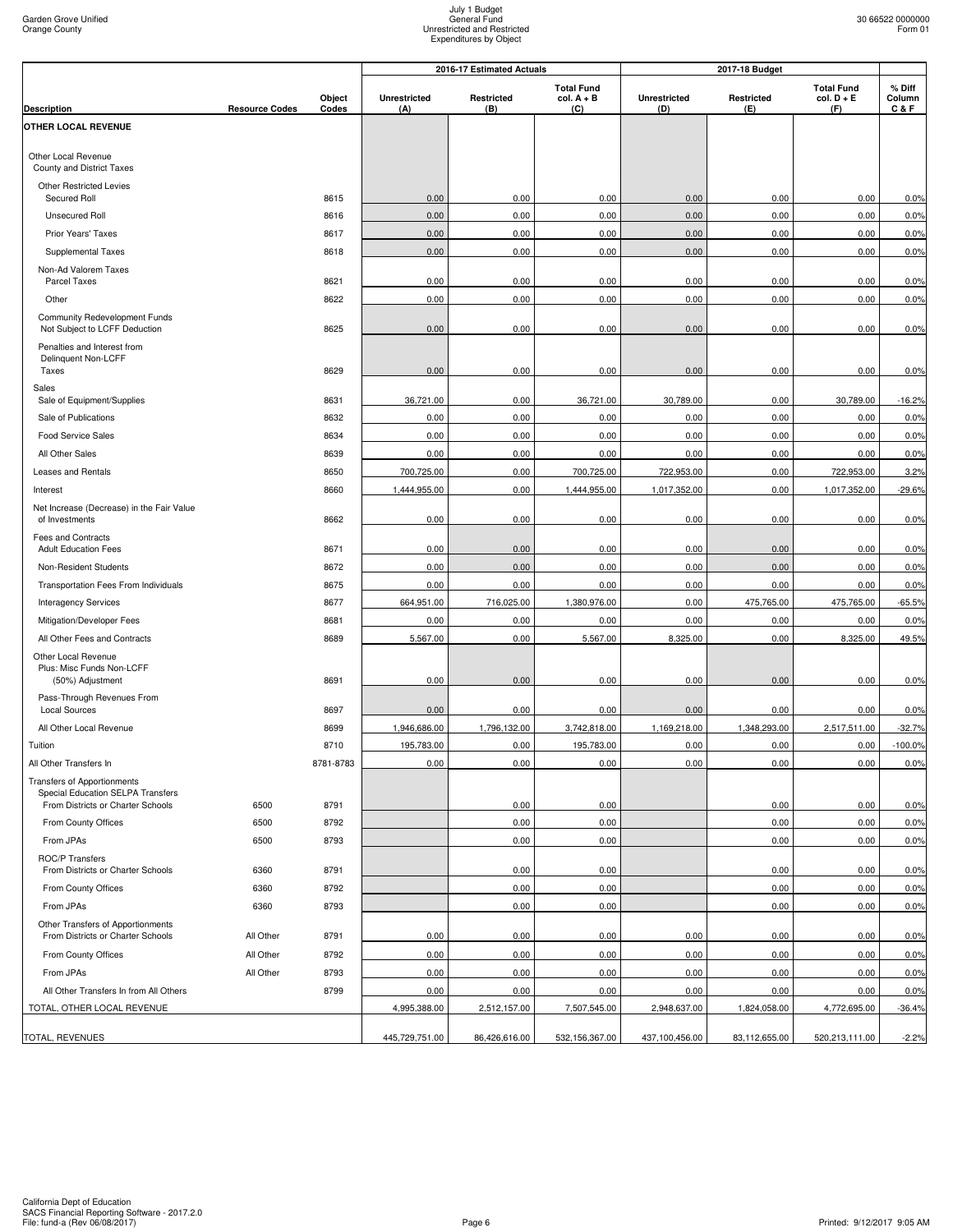| <b>Total Fund</b><br><b>Total Fund</b><br>% Diff<br>Object<br><b>Unrestricted</b><br>Restricted<br>$col. A + B$<br><b>Unrestricted</b><br>Restricted<br>$col. D + E$<br>Column<br><b>Resource Codes</b><br>Codes<br>C & F<br><b>Description</b><br>(C)<br>(F)<br>(A)<br>(B)<br>(D)<br>(E)<br><b>CERTIFICATED SALARIES</b><br>1100<br>166,903,473.00<br>35,721,109.00<br>202,624,582.00<br>165,566,405.00<br>33,954,529.00<br>199,520,934.00<br><b>Certificated Teachers' Salaries</b><br>2,898,528.00<br>8,518,812.00<br>Certificated Pupil Support Salaries<br>1200<br>8,226,229.00<br>11,124,757.00<br>3,154,461.00<br>11,673,273.00<br>Certificated Supervisors' and Administrators' Salaries<br>1300<br>17,210,165.00<br>3,000,427.00<br>20,210,592.00<br>17,342,107.00<br>3,074,773.00<br>20,416,880.00<br><b>Other Certificated Salaries</b><br>1900<br>2,089,413.00<br>6,374,512.00<br>8,463,925.00<br>2,036,694.00<br>4,973,961.00<br>7,010,655.00<br>TOTAL, CERTIFICATED SALARIES<br>194,429,280.00<br>47,994,576.00<br>242,423,856.00<br>193,464,018.00<br>45, 157, 724.00<br>238,621,742.00<br><b>CLASSIFIED SALARIES</b><br>2100<br>3,840,996.00<br>16,146,932.00<br>19,987,928.00<br>2,935,389.00<br>21,034,150.00<br><b>Classified Instructional Salaries</b><br>18,098,761.00<br>28,058,579.00<br>10,015,664.00<br>38,074,243.00<br>29,408,366.00<br>10,957,652.00<br><b>Classified Support Salaries</b><br>2200<br>40,366,018.00<br>2300<br>2,534,026.00<br>67,868.00<br>2,601,894.00<br>3,108,008.00<br>3,261,782.00<br>Classified Supervisors' and Administrators' Salaries<br>153,774.00<br>Clerical, Technical and Office Salaries<br>2400<br>16,834,958.00<br>834,696.00<br>17,669,654.00<br>17,442,144.00<br>898,838.00<br>18,340,982.00<br>2900<br><b>Other Classified Salaries</b><br>2,348,240.00<br>1,063,546.00<br>3,411,786.00<br>1,970,663.00<br>100,685.00<br>2,071,348.00<br>TOTAL, CLASSIFIED SALARIES<br>30,209,710.00<br>53,616,799.00<br>28,128,706.00<br>81,745,505.00<br>54,864,570.00<br>85,074,280.00<br><b>EMPLOYEE BENEFITS</b><br><b>STRS</b><br>3101-3102<br>24,294,664.00<br>16,461,391.00<br>40,756,055.00<br>27,720,042.00<br>17,022,042.00<br>44,742,084.00<br>PERS<br>3201-3202<br>7,094,440.00<br>5,784,927.00<br>2,840,777.00<br>8,625,704.00<br>3,583,521.00<br>10,677,961.00<br>3301-3302<br>6,763,514.00<br>2,840,574.00<br>9,604,088.00<br>7,044,019.00<br>2,992,157.00<br>10,036,176.00<br>OASDI/Medicare/Alternative<br><b>Health and Welfare Benefits</b><br>3401-3402<br>9,108,982.00<br>2,789,353.00<br>11,898,335.00<br>30,926,761.00<br>9,914,152.00<br>40,840,913.00<br>3501-3502<br>123,105.00<br>38,430.00<br>37,958.00<br>Unemployment Insurance<br>161,535.00<br>124,173.00<br>162,131.00<br><b>Workers' Compensation</b><br>3601-3602<br>1,238,063.00<br>381,374.00<br>1,619,437.00<br>1,242,682.00<br>376,998.00<br>1,619,680.00<br>OPEB, Allocated<br>3701-3702<br>962,471.00<br>0.00<br>962,471.00<br>2,796,479.00<br>0.00<br>2,796,479.00<br>OPEB, Active Employees<br>3751-3752<br>1,787,105.00<br>548,811.00<br>2,335,916.00<br>1,798,799.00<br>548,662.00<br>2,347,461.00<br>3901-3902<br>0.00<br>0.00<br>0.00<br>0.00<br>0.00<br>0.00<br>Other Employee Benefits<br>TOTAL, EMPLOYEE BENEFITS<br>50,062,831.00<br>25,900,710.00<br>75,963,541.00<br>78,747,395.00<br>34,475,490.00<br>113,222,885.00<br><b>BOOKS AND SUPPLIES</b><br>2,361,707.00<br>21,554.00<br>2,383,261.00<br>19,964,149.00<br>29,310.00<br>19,993,459.00<br>Approved Textbooks and Core Curricula Materials<br>4100<br>Books and Other Reference Materials<br>4200<br>157,089.00<br>130,093.00<br>287,182.00<br>27,540.00<br>7,370.00<br>34,910.00<br>12,376,579.00<br>8,892,197.00<br>21,268,776.00<br>17,861,164.00<br>22,074,000.00<br>39,935,164.00<br>Materials and Supplies<br>4300<br>4400<br>2,902,591.00<br>1,575,300.00<br>4,477,891.00<br>753,432.00<br>67,548.00<br>820,980.00<br>Noncapitalized Equipment<br>4700<br>0.00<br>0.00<br>0.00<br>0.00<br>0.00<br>0.00<br>Food<br>TOTAL, BOOKS AND SUPPLIES<br>17,797,966.00<br>38,606,285.00<br>60,784,513.00<br>10,619,144.00<br>28,417,110.00<br>22,178,228.00<br>SERVICES AND OTHER OPERATING EXPENDITURES<br>5100<br>4,073,728.00<br>17,782,361.00<br>3,475,000.00<br>9,740,173.00<br>13,215,173.00<br>$-25.7%$<br>Subagreements for Services<br>13,708,633.00<br><b>Travel and Conferences</b><br>5200<br>412,206.00<br>339,482.00<br>751,688.00<br>206,363.00<br>208,696.00<br>415,059.00<br>61,053.00<br>5300<br>72,699.00<br>59,770.00<br>132,469.00<br>41,279.00<br>102,332.00<br>Dues and Memberships<br>5400 - 5450<br>1,863,180.00<br>0.00<br>1,863,180.00<br>2,060,223.00<br>0.00<br>2,060,223.00<br>Insurance<br>Operations and Housekeeping<br>Services<br>5500<br>7,764,454.00<br>0.00<br>7,764,454.00<br>12,209,272.00<br>0.00<br>12,209,272.00<br>Rentals, Leases, Repairs, and<br>Noncapitalized Improvements<br>5600<br>1,489,249.00<br>284,920.00<br>1,774,169.00<br>1,035,768.00<br>121,111.00<br>1,156,879.00<br><b>Transfers of Direct Costs</b><br>5710<br>(244, 559.00)<br>244,559.00<br>0.00<br>(251, 662.00)<br>251,662.00<br>0.00<br>Transfers of Direct Costs - Interfund<br>(1,328,151.00)<br>5750<br>(1,044,649.00)<br>(1,044,649.00)<br>(1,328,151.00)<br>0.00<br>0.00<br>Professional/Consulting Services and<br>5800<br><b>Operating Expenditures</b><br>5,229,201.00<br>7,171,985.00<br>12,401,186.00<br>3,749,458.00<br>15,943,584.00<br>19,693,042.00<br>5900<br>425,802.00<br>36,078.00<br>461,880.00<br>530,339.00<br>Communications<br>8,945.00<br>539,284.00<br>TOTAL, SERVICES AND OTHER<br>OPERATING EXPENDITURES<br>20,041,311.00<br>21,845,427.00<br>41,886,738.00<br>21,727,889.00<br>26,335,224.00<br>48,063,113.00 |  | 2017-18 Budget<br>2016-17 Estimated Actuals |  |  |  |  |  |
|-----------------------------------------------------------------------------------------------------------------------------------------------------------------------------------------------------------------------------------------------------------------------------------------------------------------------------------------------------------------------------------------------------------------------------------------------------------------------------------------------------------------------------------------------------------------------------------------------------------------------------------------------------------------------------------------------------------------------------------------------------------------------------------------------------------------------------------------------------------------------------------------------------------------------------------------------------------------------------------------------------------------------------------------------------------------------------------------------------------------------------------------------------------------------------------------------------------------------------------------------------------------------------------------------------------------------------------------------------------------------------------------------------------------------------------------------------------------------------------------------------------------------------------------------------------------------------------------------------------------------------------------------------------------------------------------------------------------------------------------------------------------------------------------------------------------------------------------------------------------------------------------------------------------------------------------------------------------------------------------------------------------------------------------------------------------------------------------------------------------------------------------------------------------------------------------------------------------------------------------------------------------------------------------------------------------------------------------------------------------------------------------------------------------------------------------------------------------------------------------------------------------------------------------------------------------------------------------------------------------------------------------------------------------------------------------------------------------------------------------------------------------------------------------------------------------------------------------------------------------------------------------------------------------------------------------------------------------------------------------------------------------------------------------------------------------------------------------------------------------------------------------------------------------------------------------------------------------------------------------------------------------------------------------------------------------------------------------------------------------------------------------------------------------------------------------------------------------------------------------------------------------------------------------------------------------------------------------------------------------------------------------------------------------------------------------------------------------------------------------------------------------------------------------------------------------------------------------------------------------------------------------------------------------------------------------------------------------------------------------------------------------------------------------------------------------------------------------------------------------------------------------------------------------------------------------------------------------------------------------------------------------------------------------------------------------------------------------------------------------------------------------------------------------------------------------------------------------------------------------------------------------------------------------------------------------------------------------------------------------------------------------------------------------------------------------------------------------------------------------------------------------------------------------------------------------------------------------------------------------------------------------------------------------------------------------------------------------------------------------------------------------------------------------------------------------------------------------------------------------------------------------------------------------------------------------------------------------------------------------------------------------------------------------------------------------------------------------------------------------------------------------------------------------------------------------------------------------------------------------------------------------------------------------------------------------------------------------------------------------------------------------------------------------------------------------------------------------------------------------------------------------------------|--|---------------------------------------------|--|--|--|--|--|
|                                                                                                                                                                                                                                                                                                                                                                                                                                                                                                                                                                                                                                                                                                                                                                                                                                                                                                                                                                                                                                                                                                                                                                                                                                                                                                                                                                                                                                                                                                                                                                                                                                                                                                                                                                                                                                                                                                                                                                                                                                                                                                                                                                                                                                                                                                                                                                                                                                                                                                                                                                                                                                                                                                                                                                                                                                                                                                                                                                                                                                                                                                                                                                                                                                                                                                                                                                                                                                                                                                                                                                                                                                                                                                                                                                                                                                                                                                                                                                                                                                                                                                                                                                                                                                                                                                                                                                                                                                                                                                                                                                                                                                                                                                                                                                                                                                                                                                                                                                                                                                                                                                                                                                                                                                                                                                                                                                                                                                                                                                                                                                                                                                                                                                                                                                             |  |                                             |  |  |  |  |  |
|                                                                                                                                                                                                                                                                                                                                                                                                                                                                                                                                                                                                                                                                                                                                                                                                                                                                                                                                                                                                                                                                                                                                                                                                                                                                                                                                                                                                                                                                                                                                                                                                                                                                                                                                                                                                                                                                                                                                                                                                                                                                                                                                                                                                                                                                                                                                                                                                                                                                                                                                                                                                                                                                                                                                                                                                                                                                                                                                                                                                                                                                                                                                                                                                                                                                                                                                                                                                                                                                                                                                                                                                                                                                                                                                                                                                                                                                                                                                                                                                                                                                                                                                                                                                                                                                                                                                                                                                                                                                                                                                                                                                                                                                                                                                                                                                                                                                                                                                                                                                                                                                                                                                                                                                                                                                                                                                                                                                                                                                                                                                                                                                                                                                                                                                                                             |  |                                             |  |  |  |  |  |
| $-1.5%$<br>4.9%<br>1.0%<br>$-17.2%$<br>$-1.6%$<br>5.2%<br>6.0%<br>25.4%<br>3.8%<br>-39.3%<br>4.1%<br>9.8%<br>23.8%<br>4.5%<br>243.2%<br>0.4%<br>0.0%<br>190.6%<br>0.5%<br>0.0%<br>49.0%<br>738.9%<br>$-87.8%$<br>87.8%<br>$-81.7%$<br>0.0%<br>113.9%<br>$-44.8%$<br>$-22.8%$<br>10.6%<br>57.2%<br>$-34.8%$<br>0.0%<br>27.1%<br>58.8%<br>16.8%<br>14.7%                                                                                                                                                                                                                                                                                                                                                                                                                                                                                                                                                                                                                                                                                                                                                                                                                                                                                                                                                                                                                                                                                                                                                                                                                                                                                                                                                                                                                                                                                                                                                                                                                                                                                                                                                                                                                                                                                                                                                                                                                                                                                                                                                                                                                                                                                                                                                                                                                                                                                                                                                                                                                                                                                                                                                                                                                                                                                                                                                                                                                                                                                                                                                                                                                                                                                                                                                                                                                                                                                                                                                                                                                                                                                                                                                                                                                                                                                                                                                                                                                                                                                                                                                                                                                                                                                                                                                                                                                                                                                                                                                                                                                                                                                                                                                                                                                                                                                                                                                                                                                                                                                                                                                                                                                                                                                                                                                                                                                      |  |                                             |  |  |  |  |  |
|                                                                                                                                                                                                                                                                                                                                                                                                                                                                                                                                                                                                                                                                                                                                                                                                                                                                                                                                                                                                                                                                                                                                                                                                                                                                                                                                                                                                                                                                                                                                                                                                                                                                                                                                                                                                                                                                                                                                                                                                                                                                                                                                                                                                                                                                                                                                                                                                                                                                                                                                                                                                                                                                                                                                                                                                                                                                                                                                                                                                                                                                                                                                                                                                                                                                                                                                                                                                                                                                                                                                                                                                                                                                                                                                                                                                                                                                                                                                                                                                                                                                                                                                                                                                                                                                                                                                                                                                                                                                                                                                                                                                                                                                                                                                                                                                                                                                                                                                                                                                                                                                                                                                                                                                                                                                                                                                                                                                                                                                                                                                                                                                                                                                                                                                                                             |  |                                             |  |  |  |  |  |
|                                                                                                                                                                                                                                                                                                                                                                                                                                                                                                                                                                                                                                                                                                                                                                                                                                                                                                                                                                                                                                                                                                                                                                                                                                                                                                                                                                                                                                                                                                                                                                                                                                                                                                                                                                                                                                                                                                                                                                                                                                                                                                                                                                                                                                                                                                                                                                                                                                                                                                                                                                                                                                                                                                                                                                                                                                                                                                                                                                                                                                                                                                                                                                                                                                                                                                                                                                                                                                                                                                                                                                                                                                                                                                                                                                                                                                                                                                                                                                                                                                                                                                                                                                                                                                                                                                                                                                                                                                                                                                                                                                                                                                                                                                                                                                                                                                                                                                                                                                                                                                                                                                                                                                                                                                                                                                                                                                                                                                                                                                                                                                                                                                                                                                                                                                             |  |                                             |  |  |  |  |  |
|                                                                                                                                                                                                                                                                                                                                                                                                                                                                                                                                                                                                                                                                                                                                                                                                                                                                                                                                                                                                                                                                                                                                                                                                                                                                                                                                                                                                                                                                                                                                                                                                                                                                                                                                                                                                                                                                                                                                                                                                                                                                                                                                                                                                                                                                                                                                                                                                                                                                                                                                                                                                                                                                                                                                                                                                                                                                                                                                                                                                                                                                                                                                                                                                                                                                                                                                                                                                                                                                                                                                                                                                                                                                                                                                                                                                                                                                                                                                                                                                                                                                                                                                                                                                                                                                                                                                                                                                                                                                                                                                                                                                                                                                                                                                                                                                                                                                                                                                                                                                                                                                                                                                                                                                                                                                                                                                                                                                                                                                                                                                                                                                                                                                                                                                                                             |  |                                             |  |  |  |  |  |
|                                                                                                                                                                                                                                                                                                                                                                                                                                                                                                                                                                                                                                                                                                                                                                                                                                                                                                                                                                                                                                                                                                                                                                                                                                                                                                                                                                                                                                                                                                                                                                                                                                                                                                                                                                                                                                                                                                                                                                                                                                                                                                                                                                                                                                                                                                                                                                                                                                                                                                                                                                                                                                                                                                                                                                                                                                                                                                                                                                                                                                                                                                                                                                                                                                                                                                                                                                                                                                                                                                                                                                                                                                                                                                                                                                                                                                                                                                                                                                                                                                                                                                                                                                                                                                                                                                                                                                                                                                                                                                                                                                                                                                                                                                                                                                                                                                                                                                                                                                                                                                                                                                                                                                                                                                                                                                                                                                                                                                                                                                                                                                                                                                                                                                                                                                             |  |                                             |  |  |  |  |  |
|                                                                                                                                                                                                                                                                                                                                                                                                                                                                                                                                                                                                                                                                                                                                                                                                                                                                                                                                                                                                                                                                                                                                                                                                                                                                                                                                                                                                                                                                                                                                                                                                                                                                                                                                                                                                                                                                                                                                                                                                                                                                                                                                                                                                                                                                                                                                                                                                                                                                                                                                                                                                                                                                                                                                                                                                                                                                                                                                                                                                                                                                                                                                                                                                                                                                                                                                                                                                                                                                                                                                                                                                                                                                                                                                                                                                                                                                                                                                                                                                                                                                                                                                                                                                                                                                                                                                                                                                                                                                                                                                                                                                                                                                                                                                                                                                                                                                                                                                                                                                                                                                                                                                                                                                                                                                                                                                                                                                                                                                                                                                                                                                                                                                                                                                                                             |  |                                             |  |  |  |  |  |
|                                                                                                                                                                                                                                                                                                                                                                                                                                                                                                                                                                                                                                                                                                                                                                                                                                                                                                                                                                                                                                                                                                                                                                                                                                                                                                                                                                                                                                                                                                                                                                                                                                                                                                                                                                                                                                                                                                                                                                                                                                                                                                                                                                                                                                                                                                                                                                                                                                                                                                                                                                                                                                                                                                                                                                                                                                                                                                                                                                                                                                                                                                                                                                                                                                                                                                                                                                                                                                                                                                                                                                                                                                                                                                                                                                                                                                                                                                                                                                                                                                                                                                                                                                                                                                                                                                                                                                                                                                                                                                                                                                                                                                                                                                                                                                                                                                                                                                                                                                                                                                                                                                                                                                                                                                                                                                                                                                                                                                                                                                                                                                                                                                                                                                                                                                             |  |                                             |  |  |  |  |  |
|                                                                                                                                                                                                                                                                                                                                                                                                                                                                                                                                                                                                                                                                                                                                                                                                                                                                                                                                                                                                                                                                                                                                                                                                                                                                                                                                                                                                                                                                                                                                                                                                                                                                                                                                                                                                                                                                                                                                                                                                                                                                                                                                                                                                                                                                                                                                                                                                                                                                                                                                                                                                                                                                                                                                                                                                                                                                                                                                                                                                                                                                                                                                                                                                                                                                                                                                                                                                                                                                                                                                                                                                                                                                                                                                                                                                                                                                                                                                                                                                                                                                                                                                                                                                                                                                                                                                                                                                                                                                                                                                                                                                                                                                                                                                                                                                                                                                                                                                                                                                                                                                                                                                                                                                                                                                                                                                                                                                                                                                                                                                                                                                                                                                                                                                                                             |  |                                             |  |  |  |  |  |
|                                                                                                                                                                                                                                                                                                                                                                                                                                                                                                                                                                                                                                                                                                                                                                                                                                                                                                                                                                                                                                                                                                                                                                                                                                                                                                                                                                                                                                                                                                                                                                                                                                                                                                                                                                                                                                                                                                                                                                                                                                                                                                                                                                                                                                                                                                                                                                                                                                                                                                                                                                                                                                                                                                                                                                                                                                                                                                                                                                                                                                                                                                                                                                                                                                                                                                                                                                                                                                                                                                                                                                                                                                                                                                                                                                                                                                                                                                                                                                                                                                                                                                                                                                                                                                                                                                                                                                                                                                                                                                                                                                                                                                                                                                                                                                                                                                                                                                                                                                                                                                                                                                                                                                                                                                                                                                                                                                                                                                                                                                                                                                                                                                                                                                                                                                             |  |                                             |  |  |  |  |  |
|                                                                                                                                                                                                                                                                                                                                                                                                                                                                                                                                                                                                                                                                                                                                                                                                                                                                                                                                                                                                                                                                                                                                                                                                                                                                                                                                                                                                                                                                                                                                                                                                                                                                                                                                                                                                                                                                                                                                                                                                                                                                                                                                                                                                                                                                                                                                                                                                                                                                                                                                                                                                                                                                                                                                                                                                                                                                                                                                                                                                                                                                                                                                                                                                                                                                                                                                                                                                                                                                                                                                                                                                                                                                                                                                                                                                                                                                                                                                                                                                                                                                                                                                                                                                                                                                                                                                                                                                                                                                                                                                                                                                                                                                                                                                                                                                                                                                                                                                                                                                                                                                                                                                                                                                                                                                                                                                                                                                                                                                                                                                                                                                                                                                                                                                                                             |  |                                             |  |  |  |  |  |
|                                                                                                                                                                                                                                                                                                                                                                                                                                                                                                                                                                                                                                                                                                                                                                                                                                                                                                                                                                                                                                                                                                                                                                                                                                                                                                                                                                                                                                                                                                                                                                                                                                                                                                                                                                                                                                                                                                                                                                                                                                                                                                                                                                                                                                                                                                                                                                                                                                                                                                                                                                                                                                                                                                                                                                                                                                                                                                                                                                                                                                                                                                                                                                                                                                                                                                                                                                                                                                                                                                                                                                                                                                                                                                                                                                                                                                                                                                                                                                                                                                                                                                                                                                                                                                                                                                                                                                                                                                                                                                                                                                                                                                                                                                                                                                                                                                                                                                                                                                                                                                                                                                                                                                                                                                                                                                                                                                                                                                                                                                                                                                                                                                                                                                                                                                             |  |                                             |  |  |  |  |  |
|                                                                                                                                                                                                                                                                                                                                                                                                                                                                                                                                                                                                                                                                                                                                                                                                                                                                                                                                                                                                                                                                                                                                                                                                                                                                                                                                                                                                                                                                                                                                                                                                                                                                                                                                                                                                                                                                                                                                                                                                                                                                                                                                                                                                                                                                                                                                                                                                                                                                                                                                                                                                                                                                                                                                                                                                                                                                                                                                                                                                                                                                                                                                                                                                                                                                                                                                                                                                                                                                                                                                                                                                                                                                                                                                                                                                                                                                                                                                                                                                                                                                                                                                                                                                                                                                                                                                                                                                                                                                                                                                                                                                                                                                                                                                                                                                                                                                                                                                                                                                                                                                                                                                                                                                                                                                                                                                                                                                                                                                                                                                                                                                                                                                                                                                                                             |  |                                             |  |  |  |  |  |
|                                                                                                                                                                                                                                                                                                                                                                                                                                                                                                                                                                                                                                                                                                                                                                                                                                                                                                                                                                                                                                                                                                                                                                                                                                                                                                                                                                                                                                                                                                                                                                                                                                                                                                                                                                                                                                                                                                                                                                                                                                                                                                                                                                                                                                                                                                                                                                                                                                                                                                                                                                                                                                                                                                                                                                                                                                                                                                                                                                                                                                                                                                                                                                                                                                                                                                                                                                                                                                                                                                                                                                                                                                                                                                                                                                                                                                                                                                                                                                                                                                                                                                                                                                                                                                                                                                                                                                                                                                                                                                                                                                                                                                                                                                                                                                                                                                                                                                                                                                                                                                                                                                                                                                                                                                                                                                                                                                                                                                                                                                                                                                                                                                                                                                                                                                             |  |                                             |  |  |  |  |  |
|                                                                                                                                                                                                                                                                                                                                                                                                                                                                                                                                                                                                                                                                                                                                                                                                                                                                                                                                                                                                                                                                                                                                                                                                                                                                                                                                                                                                                                                                                                                                                                                                                                                                                                                                                                                                                                                                                                                                                                                                                                                                                                                                                                                                                                                                                                                                                                                                                                                                                                                                                                                                                                                                                                                                                                                                                                                                                                                                                                                                                                                                                                                                                                                                                                                                                                                                                                                                                                                                                                                                                                                                                                                                                                                                                                                                                                                                                                                                                                                                                                                                                                                                                                                                                                                                                                                                                                                                                                                                                                                                                                                                                                                                                                                                                                                                                                                                                                                                                                                                                                                                                                                                                                                                                                                                                                                                                                                                                                                                                                                                                                                                                                                                                                                                                                             |  |                                             |  |  |  |  |  |
|                                                                                                                                                                                                                                                                                                                                                                                                                                                                                                                                                                                                                                                                                                                                                                                                                                                                                                                                                                                                                                                                                                                                                                                                                                                                                                                                                                                                                                                                                                                                                                                                                                                                                                                                                                                                                                                                                                                                                                                                                                                                                                                                                                                                                                                                                                                                                                                                                                                                                                                                                                                                                                                                                                                                                                                                                                                                                                                                                                                                                                                                                                                                                                                                                                                                                                                                                                                                                                                                                                                                                                                                                                                                                                                                                                                                                                                                                                                                                                                                                                                                                                                                                                                                                                                                                                                                                                                                                                                                                                                                                                                                                                                                                                                                                                                                                                                                                                                                                                                                                                                                                                                                                                                                                                                                                                                                                                                                                                                                                                                                                                                                                                                                                                                                                                             |  |                                             |  |  |  |  |  |
|                                                                                                                                                                                                                                                                                                                                                                                                                                                                                                                                                                                                                                                                                                                                                                                                                                                                                                                                                                                                                                                                                                                                                                                                                                                                                                                                                                                                                                                                                                                                                                                                                                                                                                                                                                                                                                                                                                                                                                                                                                                                                                                                                                                                                                                                                                                                                                                                                                                                                                                                                                                                                                                                                                                                                                                                                                                                                                                                                                                                                                                                                                                                                                                                                                                                                                                                                                                                                                                                                                                                                                                                                                                                                                                                                                                                                                                                                                                                                                                                                                                                                                                                                                                                                                                                                                                                                                                                                                                                                                                                                                                                                                                                                                                                                                                                                                                                                                                                                                                                                                                                                                                                                                                                                                                                                                                                                                                                                                                                                                                                                                                                                                                                                                                                                                             |  |                                             |  |  |  |  |  |
|                                                                                                                                                                                                                                                                                                                                                                                                                                                                                                                                                                                                                                                                                                                                                                                                                                                                                                                                                                                                                                                                                                                                                                                                                                                                                                                                                                                                                                                                                                                                                                                                                                                                                                                                                                                                                                                                                                                                                                                                                                                                                                                                                                                                                                                                                                                                                                                                                                                                                                                                                                                                                                                                                                                                                                                                                                                                                                                                                                                                                                                                                                                                                                                                                                                                                                                                                                                                                                                                                                                                                                                                                                                                                                                                                                                                                                                                                                                                                                                                                                                                                                                                                                                                                                                                                                                                                                                                                                                                                                                                                                                                                                                                                                                                                                                                                                                                                                                                                                                                                                                                                                                                                                                                                                                                                                                                                                                                                                                                                                                                                                                                                                                                                                                                                                             |  |                                             |  |  |  |  |  |
|                                                                                                                                                                                                                                                                                                                                                                                                                                                                                                                                                                                                                                                                                                                                                                                                                                                                                                                                                                                                                                                                                                                                                                                                                                                                                                                                                                                                                                                                                                                                                                                                                                                                                                                                                                                                                                                                                                                                                                                                                                                                                                                                                                                                                                                                                                                                                                                                                                                                                                                                                                                                                                                                                                                                                                                                                                                                                                                                                                                                                                                                                                                                                                                                                                                                                                                                                                                                                                                                                                                                                                                                                                                                                                                                                                                                                                                                                                                                                                                                                                                                                                                                                                                                                                                                                                                                                                                                                                                                                                                                                                                                                                                                                                                                                                                                                                                                                                                                                                                                                                                                                                                                                                                                                                                                                                                                                                                                                                                                                                                                                                                                                                                                                                                                                                             |  |                                             |  |  |  |  |  |
|                                                                                                                                                                                                                                                                                                                                                                                                                                                                                                                                                                                                                                                                                                                                                                                                                                                                                                                                                                                                                                                                                                                                                                                                                                                                                                                                                                                                                                                                                                                                                                                                                                                                                                                                                                                                                                                                                                                                                                                                                                                                                                                                                                                                                                                                                                                                                                                                                                                                                                                                                                                                                                                                                                                                                                                                                                                                                                                                                                                                                                                                                                                                                                                                                                                                                                                                                                                                                                                                                                                                                                                                                                                                                                                                                                                                                                                                                                                                                                                                                                                                                                                                                                                                                                                                                                                                                                                                                                                                                                                                                                                                                                                                                                                                                                                                                                                                                                                                                                                                                                                                                                                                                                                                                                                                                                                                                                                                                                                                                                                                                                                                                                                                                                                                                                             |  |                                             |  |  |  |  |  |
|                                                                                                                                                                                                                                                                                                                                                                                                                                                                                                                                                                                                                                                                                                                                                                                                                                                                                                                                                                                                                                                                                                                                                                                                                                                                                                                                                                                                                                                                                                                                                                                                                                                                                                                                                                                                                                                                                                                                                                                                                                                                                                                                                                                                                                                                                                                                                                                                                                                                                                                                                                                                                                                                                                                                                                                                                                                                                                                                                                                                                                                                                                                                                                                                                                                                                                                                                                                                                                                                                                                                                                                                                                                                                                                                                                                                                                                                                                                                                                                                                                                                                                                                                                                                                                                                                                                                                                                                                                                                                                                                                                                                                                                                                                                                                                                                                                                                                                                                                                                                                                                                                                                                                                                                                                                                                                                                                                                                                                                                                                                                                                                                                                                                                                                                                                             |  |                                             |  |  |  |  |  |
|                                                                                                                                                                                                                                                                                                                                                                                                                                                                                                                                                                                                                                                                                                                                                                                                                                                                                                                                                                                                                                                                                                                                                                                                                                                                                                                                                                                                                                                                                                                                                                                                                                                                                                                                                                                                                                                                                                                                                                                                                                                                                                                                                                                                                                                                                                                                                                                                                                                                                                                                                                                                                                                                                                                                                                                                                                                                                                                                                                                                                                                                                                                                                                                                                                                                                                                                                                                                                                                                                                                                                                                                                                                                                                                                                                                                                                                                                                                                                                                                                                                                                                                                                                                                                                                                                                                                                                                                                                                                                                                                                                                                                                                                                                                                                                                                                                                                                                                                                                                                                                                                                                                                                                                                                                                                                                                                                                                                                                                                                                                                                                                                                                                                                                                                                                             |  |                                             |  |  |  |  |  |
|                                                                                                                                                                                                                                                                                                                                                                                                                                                                                                                                                                                                                                                                                                                                                                                                                                                                                                                                                                                                                                                                                                                                                                                                                                                                                                                                                                                                                                                                                                                                                                                                                                                                                                                                                                                                                                                                                                                                                                                                                                                                                                                                                                                                                                                                                                                                                                                                                                                                                                                                                                                                                                                                                                                                                                                                                                                                                                                                                                                                                                                                                                                                                                                                                                                                                                                                                                                                                                                                                                                                                                                                                                                                                                                                                                                                                                                                                                                                                                                                                                                                                                                                                                                                                                                                                                                                                                                                                                                                                                                                                                                                                                                                                                                                                                                                                                                                                                                                                                                                                                                                                                                                                                                                                                                                                                                                                                                                                                                                                                                                                                                                                                                                                                                                                                             |  |                                             |  |  |  |  |  |
|                                                                                                                                                                                                                                                                                                                                                                                                                                                                                                                                                                                                                                                                                                                                                                                                                                                                                                                                                                                                                                                                                                                                                                                                                                                                                                                                                                                                                                                                                                                                                                                                                                                                                                                                                                                                                                                                                                                                                                                                                                                                                                                                                                                                                                                                                                                                                                                                                                                                                                                                                                                                                                                                                                                                                                                                                                                                                                                                                                                                                                                                                                                                                                                                                                                                                                                                                                                                                                                                                                                                                                                                                                                                                                                                                                                                                                                                                                                                                                                                                                                                                                                                                                                                                                                                                                                                                                                                                                                                                                                                                                                                                                                                                                                                                                                                                                                                                                                                                                                                                                                                                                                                                                                                                                                                                                                                                                                                                                                                                                                                                                                                                                                                                                                                                                             |  |                                             |  |  |  |  |  |
|                                                                                                                                                                                                                                                                                                                                                                                                                                                                                                                                                                                                                                                                                                                                                                                                                                                                                                                                                                                                                                                                                                                                                                                                                                                                                                                                                                                                                                                                                                                                                                                                                                                                                                                                                                                                                                                                                                                                                                                                                                                                                                                                                                                                                                                                                                                                                                                                                                                                                                                                                                                                                                                                                                                                                                                                                                                                                                                                                                                                                                                                                                                                                                                                                                                                                                                                                                                                                                                                                                                                                                                                                                                                                                                                                                                                                                                                                                                                                                                                                                                                                                                                                                                                                                                                                                                                                                                                                                                                                                                                                                                                                                                                                                                                                                                                                                                                                                                                                                                                                                                                                                                                                                                                                                                                                                                                                                                                                                                                                                                                                                                                                                                                                                                                                                             |  |                                             |  |  |  |  |  |
|                                                                                                                                                                                                                                                                                                                                                                                                                                                                                                                                                                                                                                                                                                                                                                                                                                                                                                                                                                                                                                                                                                                                                                                                                                                                                                                                                                                                                                                                                                                                                                                                                                                                                                                                                                                                                                                                                                                                                                                                                                                                                                                                                                                                                                                                                                                                                                                                                                                                                                                                                                                                                                                                                                                                                                                                                                                                                                                                                                                                                                                                                                                                                                                                                                                                                                                                                                                                                                                                                                                                                                                                                                                                                                                                                                                                                                                                                                                                                                                                                                                                                                                                                                                                                                                                                                                                                                                                                                                                                                                                                                                                                                                                                                                                                                                                                                                                                                                                                                                                                                                                                                                                                                                                                                                                                                                                                                                                                                                                                                                                                                                                                                                                                                                                                                             |  |                                             |  |  |  |  |  |
|                                                                                                                                                                                                                                                                                                                                                                                                                                                                                                                                                                                                                                                                                                                                                                                                                                                                                                                                                                                                                                                                                                                                                                                                                                                                                                                                                                                                                                                                                                                                                                                                                                                                                                                                                                                                                                                                                                                                                                                                                                                                                                                                                                                                                                                                                                                                                                                                                                                                                                                                                                                                                                                                                                                                                                                                                                                                                                                                                                                                                                                                                                                                                                                                                                                                                                                                                                                                                                                                                                                                                                                                                                                                                                                                                                                                                                                                                                                                                                                                                                                                                                                                                                                                                                                                                                                                                                                                                                                                                                                                                                                                                                                                                                                                                                                                                                                                                                                                                                                                                                                                                                                                                                                                                                                                                                                                                                                                                                                                                                                                                                                                                                                                                                                                                                             |  |                                             |  |  |  |  |  |
|                                                                                                                                                                                                                                                                                                                                                                                                                                                                                                                                                                                                                                                                                                                                                                                                                                                                                                                                                                                                                                                                                                                                                                                                                                                                                                                                                                                                                                                                                                                                                                                                                                                                                                                                                                                                                                                                                                                                                                                                                                                                                                                                                                                                                                                                                                                                                                                                                                                                                                                                                                                                                                                                                                                                                                                                                                                                                                                                                                                                                                                                                                                                                                                                                                                                                                                                                                                                                                                                                                                                                                                                                                                                                                                                                                                                                                                                                                                                                                                                                                                                                                                                                                                                                                                                                                                                                                                                                                                                                                                                                                                                                                                                                                                                                                                                                                                                                                                                                                                                                                                                                                                                                                                                                                                                                                                                                                                                                                                                                                                                                                                                                                                                                                                                                                             |  |                                             |  |  |  |  |  |
|                                                                                                                                                                                                                                                                                                                                                                                                                                                                                                                                                                                                                                                                                                                                                                                                                                                                                                                                                                                                                                                                                                                                                                                                                                                                                                                                                                                                                                                                                                                                                                                                                                                                                                                                                                                                                                                                                                                                                                                                                                                                                                                                                                                                                                                                                                                                                                                                                                                                                                                                                                                                                                                                                                                                                                                                                                                                                                                                                                                                                                                                                                                                                                                                                                                                                                                                                                                                                                                                                                                                                                                                                                                                                                                                                                                                                                                                                                                                                                                                                                                                                                                                                                                                                                                                                                                                                                                                                                                                                                                                                                                                                                                                                                                                                                                                                                                                                                                                                                                                                                                                                                                                                                                                                                                                                                                                                                                                                                                                                                                                                                                                                                                                                                                                                                             |  |                                             |  |  |  |  |  |
|                                                                                                                                                                                                                                                                                                                                                                                                                                                                                                                                                                                                                                                                                                                                                                                                                                                                                                                                                                                                                                                                                                                                                                                                                                                                                                                                                                                                                                                                                                                                                                                                                                                                                                                                                                                                                                                                                                                                                                                                                                                                                                                                                                                                                                                                                                                                                                                                                                                                                                                                                                                                                                                                                                                                                                                                                                                                                                                                                                                                                                                                                                                                                                                                                                                                                                                                                                                                                                                                                                                                                                                                                                                                                                                                                                                                                                                                                                                                                                                                                                                                                                                                                                                                                                                                                                                                                                                                                                                                                                                                                                                                                                                                                                                                                                                                                                                                                                                                                                                                                                                                                                                                                                                                                                                                                                                                                                                                                                                                                                                                                                                                                                                                                                                                                                             |  |                                             |  |  |  |  |  |
|                                                                                                                                                                                                                                                                                                                                                                                                                                                                                                                                                                                                                                                                                                                                                                                                                                                                                                                                                                                                                                                                                                                                                                                                                                                                                                                                                                                                                                                                                                                                                                                                                                                                                                                                                                                                                                                                                                                                                                                                                                                                                                                                                                                                                                                                                                                                                                                                                                                                                                                                                                                                                                                                                                                                                                                                                                                                                                                                                                                                                                                                                                                                                                                                                                                                                                                                                                                                                                                                                                                                                                                                                                                                                                                                                                                                                                                                                                                                                                                                                                                                                                                                                                                                                                                                                                                                                                                                                                                                                                                                                                                                                                                                                                                                                                                                                                                                                                                                                                                                                                                                                                                                                                                                                                                                                                                                                                                                                                                                                                                                                                                                                                                                                                                                                                             |  |                                             |  |  |  |  |  |
|                                                                                                                                                                                                                                                                                                                                                                                                                                                                                                                                                                                                                                                                                                                                                                                                                                                                                                                                                                                                                                                                                                                                                                                                                                                                                                                                                                                                                                                                                                                                                                                                                                                                                                                                                                                                                                                                                                                                                                                                                                                                                                                                                                                                                                                                                                                                                                                                                                                                                                                                                                                                                                                                                                                                                                                                                                                                                                                                                                                                                                                                                                                                                                                                                                                                                                                                                                                                                                                                                                                                                                                                                                                                                                                                                                                                                                                                                                                                                                                                                                                                                                                                                                                                                                                                                                                                                                                                                                                                                                                                                                                                                                                                                                                                                                                                                                                                                                                                                                                                                                                                                                                                                                                                                                                                                                                                                                                                                                                                                                                                                                                                                                                                                                                                                                             |  |                                             |  |  |  |  |  |
|                                                                                                                                                                                                                                                                                                                                                                                                                                                                                                                                                                                                                                                                                                                                                                                                                                                                                                                                                                                                                                                                                                                                                                                                                                                                                                                                                                                                                                                                                                                                                                                                                                                                                                                                                                                                                                                                                                                                                                                                                                                                                                                                                                                                                                                                                                                                                                                                                                                                                                                                                                                                                                                                                                                                                                                                                                                                                                                                                                                                                                                                                                                                                                                                                                                                                                                                                                                                                                                                                                                                                                                                                                                                                                                                                                                                                                                                                                                                                                                                                                                                                                                                                                                                                                                                                                                                                                                                                                                                                                                                                                                                                                                                                                                                                                                                                                                                                                                                                                                                                                                                                                                                                                                                                                                                                                                                                                                                                                                                                                                                                                                                                                                                                                                                                                             |  |                                             |  |  |  |  |  |
|                                                                                                                                                                                                                                                                                                                                                                                                                                                                                                                                                                                                                                                                                                                                                                                                                                                                                                                                                                                                                                                                                                                                                                                                                                                                                                                                                                                                                                                                                                                                                                                                                                                                                                                                                                                                                                                                                                                                                                                                                                                                                                                                                                                                                                                                                                                                                                                                                                                                                                                                                                                                                                                                                                                                                                                                                                                                                                                                                                                                                                                                                                                                                                                                                                                                                                                                                                                                                                                                                                                                                                                                                                                                                                                                                                                                                                                                                                                                                                                                                                                                                                                                                                                                                                                                                                                                                                                                                                                                                                                                                                                                                                                                                                                                                                                                                                                                                                                                                                                                                                                                                                                                                                                                                                                                                                                                                                                                                                                                                                                                                                                                                                                                                                                                                                             |  |                                             |  |  |  |  |  |
|                                                                                                                                                                                                                                                                                                                                                                                                                                                                                                                                                                                                                                                                                                                                                                                                                                                                                                                                                                                                                                                                                                                                                                                                                                                                                                                                                                                                                                                                                                                                                                                                                                                                                                                                                                                                                                                                                                                                                                                                                                                                                                                                                                                                                                                                                                                                                                                                                                                                                                                                                                                                                                                                                                                                                                                                                                                                                                                                                                                                                                                                                                                                                                                                                                                                                                                                                                                                                                                                                                                                                                                                                                                                                                                                                                                                                                                                                                                                                                                                                                                                                                                                                                                                                                                                                                                                                                                                                                                                                                                                                                                                                                                                                                                                                                                                                                                                                                                                                                                                                                                                                                                                                                                                                                                                                                                                                                                                                                                                                                                                                                                                                                                                                                                                                                             |  |                                             |  |  |  |  |  |
|                                                                                                                                                                                                                                                                                                                                                                                                                                                                                                                                                                                                                                                                                                                                                                                                                                                                                                                                                                                                                                                                                                                                                                                                                                                                                                                                                                                                                                                                                                                                                                                                                                                                                                                                                                                                                                                                                                                                                                                                                                                                                                                                                                                                                                                                                                                                                                                                                                                                                                                                                                                                                                                                                                                                                                                                                                                                                                                                                                                                                                                                                                                                                                                                                                                                                                                                                                                                                                                                                                                                                                                                                                                                                                                                                                                                                                                                                                                                                                                                                                                                                                                                                                                                                                                                                                                                                                                                                                                                                                                                                                                                                                                                                                                                                                                                                                                                                                                                                                                                                                                                                                                                                                                                                                                                                                                                                                                                                                                                                                                                                                                                                                                                                                                                                                             |  |                                             |  |  |  |  |  |
|                                                                                                                                                                                                                                                                                                                                                                                                                                                                                                                                                                                                                                                                                                                                                                                                                                                                                                                                                                                                                                                                                                                                                                                                                                                                                                                                                                                                                                                                                                                                                                                                                                                                                                                                                                                                                                                                                                                                                                                                                                                                                                                                                                                                                                                                                                                                                                                                                                                                                                                                                                                                                                                                                                                                                                                                                                                                                                                                                                                                                                                                                                                                                                                                                                                                                                                                                                                                                                                                                                                                                                                                                                                                                                                                                                                                                                                                                                                                                                                                                                                                                                                                                                                                                                                                                                                                                                                                                                                                                                                                                                                                                                                                                                                                                                                                                                                                                                                                                                                                                                                                                                                                                                                                                                                                                                                                                                                                                                                                                                                                                                                                                                                                                                                                                                             |  |                                             |  |  |  |  |  |
|                                                                                                                                                                                                                                                                                                                                                                                                                                                                                                                                                                                                                                                                                                                                                                                                                                                                                                                                                                                                                                                                                                                                                                                                                                                                                                                                                                                                                                                                                                                                                                                                                                                                                                                                                                                                                                                                                                                                                                                                                                                                                                                                                                                                                                                                                                                                                                                                                                                                                                                                                                                                                                                                                                                                                                                                                                                                                                                                                                                                                                                                                                                                                                                                                                                                                                                                                                                                                                                                                                                                                                                                                                                                                                                                                                                                                                                                                                                                                                                                                                                                                                                                                                                                                                                                                                                                                                                                                                                                                                                                                                                                                                                                                                                                                                                                                                                                                                                                                                                                                                                                                                                                                                                                                                                                                                                                                                                                                                                                                                                                                                                                                                                                                                                                                                             |  |                                             |  |  |  |  |  |
|                                                                                                                                                                                                                                                                                                                                                                                                                                                                                                                                                                                                                                                                                                                                                                                                                                                                                                                                                                                                                                                                                                                                                                                                                                                                                                                                                                                                                                                                                                                                                                                                                                                                                                                                                                                                                                                                                                                                                                                                                                                                                                                                                                                                                                                                                                                                                                                                                                                                                                                                                                                                                                                                                                                                                                                                                                                                                                                                                                                                                                                                                                                                                                                                                                                                                                                                                                                                                                                                                                                                                                                                                                                                                                                                                                                                                                                                                                                                                                                                                                                                                                                                                                                                                                                                                                                                                                                                                                                                                                                                                                                                                                                                                                                                                                                                                                                                                                                                                                                                                                                                                                                                                                                                                                                                                                                                                                                                                                                                                                                                                                                                                                                                                                                                                                             |  |                                             |  |  |  |  |  |
|                                                                                                                                                                                                                                                                                                                                                                                                                                                                                                                                                                                                                                                                                                                                                                                                                                                                                                                                                                                                                                                                                                                                                                                                                                                                                                                                                                                                                                                                                                                                                                                                                                                                                                                                                                                                                                                                                                                                                                                                                                                                                                                                                                                                                                                                                                                                                                                                                                                                                                                                                                                                                                                                                                                                                                                                                                                                                                                                                                                                                                                                                                                                                                                                                                                                                                                                                                                                                                                                                                                                                                                                                                                                                                                                                                                                                                                                                                                                                                                                                                                                                                                                                                                                                                                                                                                                                                                                                                                                                                                                                                                                                                                                                                                                                                                                                                                                                                                                                                                                                                                                                                                                                                                                                                                                                                                                                                                                                                                                                                                                                                                                                                                                                                                                                                             |  |                                             |  |  |  |  |  |
|                                                                                                                                                                                                                                                                                                                                                                                                                                                                                                                                                                                                                                                                                                                                                                                                                                                                                                                                                                                                                                                                                                                                                                                                                                                                                                                                                                                                                                                                                                                                                                                                                                                                                                                                                                                                                                                                                                                                                                                                                                                                                                                                                                                                                                                                                                                                                                                                                                                                                                                                                                                                                                                                                                                                                                                                                                                                                                                                                                                                                                                                                                                                                                                                                                                                                                                                                                                                                                                                                                                                                                                                                                                                                                                                                                                                                                                                                                                                                                                                                                                                                                                                                                                                                                                                                                                                                                                                                                                                                                                                                                                                                                                                                                                                                                                                                                                                                                                                                                                                                                                                                                                                                                                                                                                                                                                                                                                                                                                                                                                                                                                                                                                                                                                                                                             |  |                                             |  |  |  |  |  |
|                                                                                                                                                                                                                                                                                                                                                                                                                                                                                                                                                                                                                                                                                                                                                                                                                                                                                                                                                                                                                                                                                                                                                                                                                                                                                                                                                                                                                                                                                                                                                                                                                                                                                                                                                                                                                                                                                                                                                                                                                                                                                                                                                                                                                                                                                                                                                                                                                                                                                                                                                                                                                                                                                                                                                                                                                                                                                                                                                                                                                                                                                                                                                                                                                                                                                                                                                                                                                                                                                                                                                                                                                                                                                                                                                                                                                                                                                                                                                                                                                                                                                                                                                                                                                                                                                                                                                                                                                                                                                                                                                                                                                                                                                                                                                                                                                                                                                                                                                                                                                                                                                                                                                                                                                                                                                                                                                                                                                                                                                                                                                                                                                                                                                                                                                                             |  |                                             |  |  |  |  |  |
|                                                                                                                                                                                                                                                                                                                                                                                                                                                                                                                                                                                                                                                                                                                                                                                                                                                                                                                                                                                                                                                                                                                                                                                                                                                                                                                                                                                                                                                                                                                                                                                                                                                                                                                                                                                                                                                                                                                                                                                                                                                                                                                                                                                                                                                                                                                                                                                                                                                                                                                                                                                                                                                                                                                                                                                                                                                                                                                                                                                                                                                                                                                                                                                                                                                                                                                                                                                                                                                                                                                                                                                                                                                                                                                                                                                                                                                                                                                                                                                                                                                                                                                                                                                                                                                                                                                                                                                                                                                                                                                                                                                                                                                                                                                                                                                                                                                                                                                                                                                                                                                                                                                                                                                                                                                                                                                                                                                                                                                                                                                                                                                                                                                                                                                                                                             |  |                                             |  |  |  |  |  |
|                                                                                                                                                                                                                                                                                                                                                                                                                                                                                                                                                                                                                                                                                                                                                                                                                                                                                                                                                                                                                                                                                                                                                                                                                                                                                                                                                                                                                                                                                                                                                                                                                                                                                                                                                                                                                                                                                                                                                                                                                                                                                                                                                                                                                                                                                                                                                                                                                                                                                                                                                                                                                                                                                                                                                                                                                                                                                                                                                                                                                                                                                                                                                                                                                                                                                                                                                                                                                                                                                                                                                                                                                                                                                                                                                                                                                                                                                                                                                                                                                                                                                                                                                                                                                                                                                                                                                                                                                                                                                                                                                                                                                                                                                                                                                                                                                                                                                                                                                                                                                                                                                                                                                                                                                                                                                                                                                                                                                                                                                                                                                                                                                                                                                                                                                                             |  |                                             |  |  |  |  |  |
|                                                                                                                                                                                                                                                                                                                                                                                                                                                                                                                                                                                                                                                                                                                                                                                                                                                                                                                                                                                                                                                                                                                                                                                                                                                                                                                                                                                                                                                                                                                                                                                                                                                                                                                                                                                                                                                                                                                                                                                                                                                                                                                                                                                                                                                                                                                                                                                                                                                                                                                                                                                                                                                                                                                                                                                                                                                                                                                                                                                                                                                                                                                                                                                                                                                                                                                                                                                                                                                                                                                                                                                                                                                                                                                                                                                                                                                                                                                                                                                                                                                                                                                                                                                                                                                                                                                                                                                                                                                                                                                                                                                                                                                                                                                                                                                                                                                                                                                                                                                                                                                                                                                                                                                                                                                                                                                                                                                                                                                                                                                                                                                                                                                                                                                                                                             |  |                                             |  |  |  |  |  |
|                                                                                                                                                                                                                                                                                                                                                                                                                                                                                                                                                                                                                                                                                                                                                                                                                                                                                                                                                                                                                                                                                                                                                                                                                                                                                                                                                                                                                                                                                                                                                                                                                                                                                                                                                                                                                                                                                                                                                                                                                                                                                                                                                                                                                                                                                                                                                                                                                                                                                                                                                                                                                                                                                                                                                                                                                                                                                                                                                                                                                                                                                                                                                                                                                                                                                                                                                                                                                                                                                                                                                                                                                                                                                                                                                                                                                                                                                                                                                                                                                                                                                                                                                                                                                                                                                                                                                                                                                                                                                                                                                                                                                                                                                                                                                                                                                                                                                                                                                                                                                                                                                                                                                                                                                                                                                                                                                                                                                                                                                                                                                                                                                                                                                                                                                                             |  |                                             |  |  |  |  |  |
|                                                                                                                                                                                                                                                                                                                                                                                                                                                                                                                                                                                                                                                                                                                                                                                                                                                                                                                                                                                                                                                                                                                                                                                                                                                                                                                                                                                                                                                                                                                                                                                                                                                                                                                                                                                                                                                                                                                                                                                                                                                                                                                                                                                                                                                                                                                                                                                                                                                                                                                                                                                                                                                                                                                                                                                                                                                                                                                                                                                                                                                                                                                                                                                                                                                                                                                                                                                                                                                                                                                                                                                                                                                                                                                                                                                                                                                                                                                                                                                                                                                                                                                                                                                                                                                                                                                                                                                                                                                                                                                                                                                                                                                                                                                                                                                                                                                                                                                                                                                                                                                                                                                                                                                                                                                                                                                                                                                                                                                                                                                                                                                                                                                                                                                                                                             |  |                                             |  |  |  |  |  |
|                                                                                                                                                                                                                                                                                                                                                                                                                                                                                                                                                                                                                                                                                                                                                                                                                                                                                                                                                                                                                                                                                                                                                                                                                                                                                                                                                                                                                                                                                                                                                                                                                                                                                                                                                                                                                                                                                                                                                                                                                                                                                                                                                                                                                                                                                                                                                                                                                                                                                                                                                                                                                                                                                                                                                                                                                                                                                                                                                                                                                                                                                                                                                                                                                                                                                                                                                                                                                                                                                                                                                                                                                                                                                                                                                                                                                                                                                                                                                                                                                                                                                                                                                                                                                                                                                                                                                                                                                                                                                                                                                                                                                                                                                                                                                                                                                                                                                                                                                                                                                                                                                                                                                                                                                                                                                                                                                                                                                                                                                                                                                                                                                                                                                                                                                                             |  |                                             |  |  |  |  |  |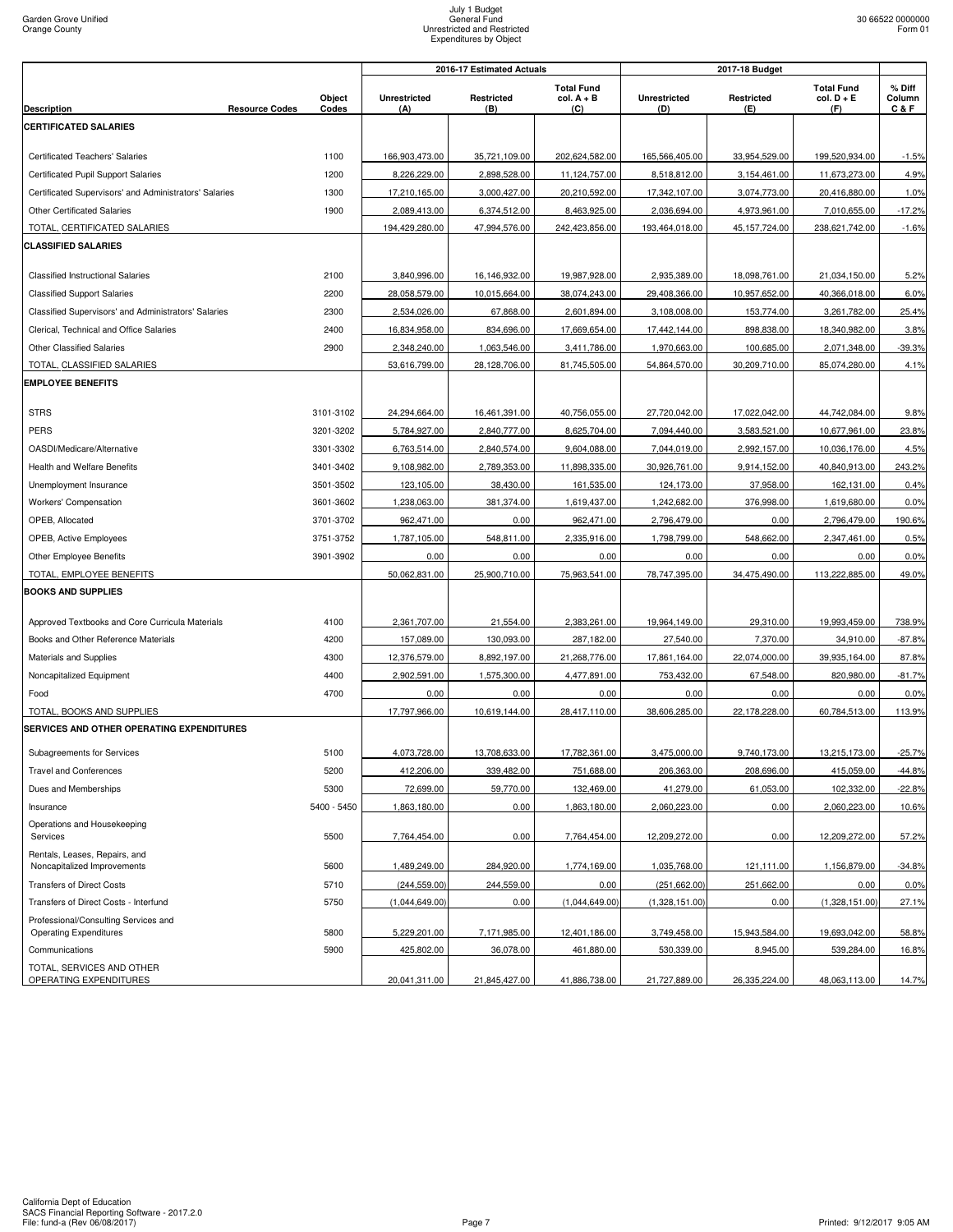|                                                                                            |                       |                 |                            | 2016-17 Estimated Actuals |                                          |                            | 2017-18 Budget    |                                        |                           |
|--------------------------------------------------------------------------------------------|-----------------------|-----------------|----------------------------|---------------------------|------------------------------------------|----------------------------|-------------------|----------------------------------------|---------------------------|
| <b>Description</b>                                                                         | <b>Resource Codes</b> | Object<br>Codes | <b>Unrestricted</b><br>(A) | Restricted<br>(B)         | <b>Total Fund</b><br>$col. A + B$<br>(C) | <b>Unrestricted</b><br>(D) | Restricted<br>(E) | <b>Total Fund</b><br>col. D + E<br>(F) | % Diff<br>Column<br>C & F |
| <b>CAPITAL OUTLAY</b>                                                                      |                       |                 |                            |                           |                                          |                            |                   |                                        |                           |
|                                                                                            |                       |                 |                            |                           |                                          |                            |                   |                                        |                           |
| Land                                                                                       |                       | 6100            | 0.00                       | 0.00                      | 0.00                                     | 0.00                       | 0.00              | 0.00                                   | 0.0%                      |
| Land Improvements                                                                          |                       | 6170            | 206.091.00                 | 0.00                      | 206,091.00                               | 60.336.00                  | 0.00              | 60,336.00                              | $-70.7%$                  |
| Buildings and Improvements of Buildings                                                    |                       | 6200            | 4,382,910.00               | 0.00                      | 4,382,910.00                             | 3,722,266.00               | 0.00              | 3,722,266.00                           | $-15.1%$                  |
| Books and Media for New School Libraries<br>or Major Expansion of School Libraries         |                       | 6300            | 0.00                       | 0.00                      | 0.00                                     | 0.00                       | 0.00              | 0.00                                   | 0.0%                      |
| Equipment                                                                                  |                       | 6400            | 897,306.00                 | 2,012,404.00              | 2,909,710.00                             | 2,095,000.00               | 0.00              | 2,095,000.00                           | $-28.0%$                  |
| Equipment Replacement                                                                      |                       | 6500            | 627,400.00                 | 0.00                      | 627,400.00                               | 200,000.00                 | 0.00              | 200,000.00                             | $-68.1%$                  |
| TOTAL, CAPITAL OUTLAY                                                                      |                       |                 | 6,113,707.00               | 2,012,404.00              | 8,126,111.00                             | 6,077,602.00               | 0.00              | 6,077,602.00                           | $-25.2%$                  |
| OTHER OUTGO (excluding Transfers of Indirect Costs)                                        |                       |                 |                            |                           |                                          |                            |                   |                                        |                           |
| Tuition                                                                                    |                       |                 |                            |                           |                                          |                            |                   |                                        |                           |
| Tuition for Instruction Under Interdistrict                                                |                       |                 |                            |                           |                                          |                            |                   |                                        |                           |
| Attendance Agreements                                                                      |                       | 7110            | 0.00                       | 0.00                      | 0.00                                     | 0.00                       | 0.00              | 0.00                                   | 0.0%                      |
| <b>State Special Schools</b>                                                               |                       | 7130            | 35,000.00                  | 0.00                      | 35,000.00                                | 35,000.00                  | 0.00              | 35,000.00                              | 0.0%                      |
| Tuition, Excess Costs, and/or Deficit Payments<br>Payments to Districts or Charter Schools |                       | 7141            | 0.00                       | 211,714.00                | 211,714.00                               | 0.00                       | 700,000.00        | 700,000.00                             | 230.6%                    |
| Payments to County Offices                                                                 |                       | 7142            | 3,994,738.00               | 1,702,941.00              | 5,697,679.00                             | 4,000,000.00               | 2,896,057.00      | 6,896,057.00                           | 21.0%                     |
| Payments to JPAs                                                                           |                       | 7143            | 0.00                       | 0.00                      | 0.00                                     | 0.00                       | 0.00              | 0.00                                   | 0.0%                      |
| Transfers of Pass-Through Revenues<br>To Districts or Charter Schools                      |                       | 7211            | 0.00                       | 0.00                      | 0.00                                     | 0.00                       | 0.00              | 0.00                                   | 0.0%                      |
| To County Offices                                                                          |                       | 7212            | 0.00                       | 0.00                      | 0.00                                     | 0.00                       | 0.00              | 0.00                                   | 0.0%                      |
| To JPAs                                                                                    |                       | 7213            | 0.00                       | 0.00                      | 0.00                                     | 0.00                       | 0.00              | 0.00                                   | 0.0%                      |
| Special Education SELPA Transfers of Apportionments                                        |                       |                 |                            |                           |                                          |                            |                   |                                        |                           |
| To Districts or Charter Schools                                                            | 6500                  | 7221            |                            | 0.00                      | 0.00                                     |                            | 0.00              | 0.00                                   | 0.0%                      |
| To County Offices                                                                          | 6500                  | 7222            |                            | 0.00                      | 0.00                                     |                            | 0.00              | 0.00                                   | 0.0%                      |
| To JPAs                                                                                    | 6500                  | 7223            |                            | 0.00                      | 0.00                                     |                            | 0.00              | 0.00                                   | 0.0%                      |
| ROC/P Transfers of Apportionments<br>To Districts or Charter Schools                       | 6360                  | 7221            |                            | 0.00                      | 0.00                                     |                            | 0.00              | 0.00                                   | 0.0%                      |
| To County Offices                                                                          | 6360                  | 7222            |                            | 0.00                      | 0.00                                     |                            | 0.00              | 0.00                                   | 0.0%                      |
| To JPAs                                                                                    | 6360                  | 7223            |                            | 0.00                      | 0.00                                     |                            | 0.00              | 0.00                                   | 0.0%                      |
| Other Transfers of Apportionments                                                          | All Other             | 7221-7223       | 0.00                       | 0.00                      | 0.00                                     | 0.00                       | 0.00              | 0.00                                   | 0.0%                      |
| All Other Transfers                                                                        |                       | 7281-7283       | 0.00                       | 0.00                      | 0.00                                     | 0.00                       | 0.00              | 0.00                                   | 0.0%                      |
| All Other Transfers Out to All Others                                                      |                       | 7299            | 0.00                       | 0.00                      | 0.00                                     | 0.00                       | 0.00              | 0.00                                   | 0.0%                      |
| Debt Service<br>Debt Service - Interest                                                    |                       | 7438            | 8,444.00                   | 57.00                     | 8,501.00                                 | 1,825.00                   | 0.00              | 1,825.00                               | $-78.5%$                  |
| Other Debt Service - Principal                                                             |                       | 7439            | 74,752.00                  | 5,271.00                  | 80,023.00                                | 43,640.00                  | 0.00              | 43,640.00                              | $-45.5%$                  |
| TOTAL, OTHER OUTGO (excluding Transfers of Indirect Costs)                                 |                       |                 | 4,112,934.00               | 1,919,983.00              | 6,032,917.00                             | 4,080,465.00               | 3,596,057.00      | 7,676,522.00                           | 27.2%                     |
| OTHER OUTGO - TRANSFERS OF INDIRECT COSTS                                                  |                       |                 |                            |                           |                                          |                            |                   |                                        |                           |
| <b>Transfers of Indirect Costs</b>                                                         |                       | 7310            | (4,538,182.00)             | 4,538,182.00              | 0.00                                     | (4,356,961.00)             | 4,356,961.00      | 0.00                                   | 0.0%                      |
| Transfers of Indirect Costs - Interfund                                                    |                       | 7350            | (1,336,426.00)             | 0.00                      | (1,336,426.00)                           | (1,289,356.00)             | 0.00              | (1,289,356.00)                         | $-3.5%$                   |
| TOTAL, OTHER OUTGO - TRANSFERS OF INDIRECT COSTS                                           |                       |                 | (5,874,608.00)             | 4,538,182.00              | (1,336,426.00)                           | (5,646,317.00)             | 4,356,961.00      | (1,289,356.00)                         | $-3.5%$                   |
|                                                                                            |                       |                 |                            |                           |                                          |                            |                   |                                        |                           |
| TOTAL, EXPENDITURES                                                                        |                       |                 | 340,300,220.00             | 142,959,132.00            | 483,259,352.00                           | 391,921,907.00             | 166,309,394.00    | 558,231,301.00                         | 15.5%                     |